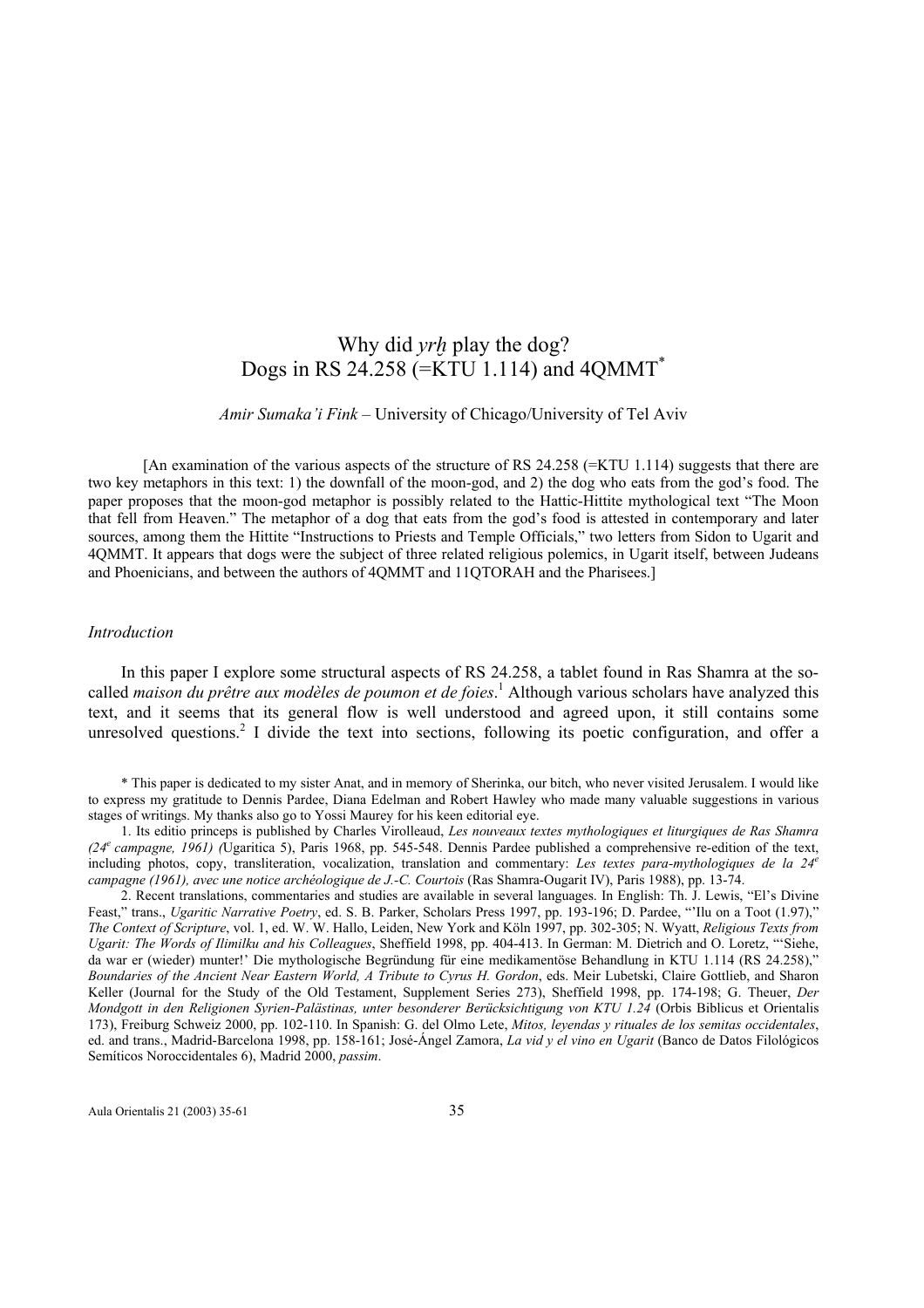reconstruction of its missing content on the basis of existing repetitions, motifs and order-change. I also discuss the two major metaphors utilized in RS 24.258, namely, the downfall of the moon-god, symbolizing, in my view, the breakdown of the order of humanity, and the dog who eats from the gods' food, symbolizing a destruction of the rules, orders and the status of the gods. Finally, I bring to the fore some common aspects of RS 24.258 and 4QMMT, from which ensues an examination of the prohibitions of rearing dogs and chickens in Jerusalem attested during the roman period.

### *Text and subdivisions*

In this section I examine the structure of RS 24.258.<sup>3</sup> While Dennis Pardee's division of the text nicely articulates the main parts of the plot, I believe that it is nevertheless possible to add further nuances to his sketch. I propose the following subdivision:

I) Lines  $1-13 - yrh$  plays the dog

a. Lines 1-4 – *'il* throws a banquet for the gods (an introduction)

b. Lines 4-8 – the downfall of *yr≠*

c. Lines 9-14 – the dog eats the *n'b*-cut and the shoulder-cut

II) Lines 14-? – *'il* plays dead

a'. Lines 14-16 – *'l* moves on to the *mrzú* (the second introduction)

b'. Lines 17-22 – the downfall of *'il* 

c'. Lines 22-? – catching the dog. (Or maybe: who will die first – *'il*? The dog?)

III) Lines  $25' - 31'$  – the happy end and the recipe

d. Lines  $25^{\degree}$ -28' – <sup>c</sup><sub>ttrt</sub> w<sup>c</sup><sub>nt</sub> bring back and apply the remedy

e. Lines  $29' - 31'$  – the recipe

 Taking Pardee as a point of departure, I propose the following articulation of the text into lines and sections  $(a, b, c, a', b', c', d, and e)$ , and units  $(I, II, and III)$ .

Lines  $1-13 - i*il*$  throws a banquet for the gods

Lines  $4-13 - vrh$  plays the dog

Lines 14-16 –*'il* moves on to the *mrzú*

Lines 17-22 – *'il* goes home

Lines 22-? – <sup>*c*</sup>nt w<sup>*c*</sup><sub>*t*trt</sub> seek a remedy

Lines  $26^{\degree}$ - $28^{\degree}$  – *<sup>c</sup>*<sub>*ttrt w<sup>c</sup>nt*</sub> bring back and apply the remedy

Lines  $29' - 31'$  – the recipe

<sup>3.</sup> My investigation is based mainly on Pardee's collation, transliteration, vocalization and translation of this text. I consider here only those issues where my interpretation differs from his'. Pardee ("'Ilu on a Toot (1.97)," pp. 302-305) divides RS 24.258 into several parts: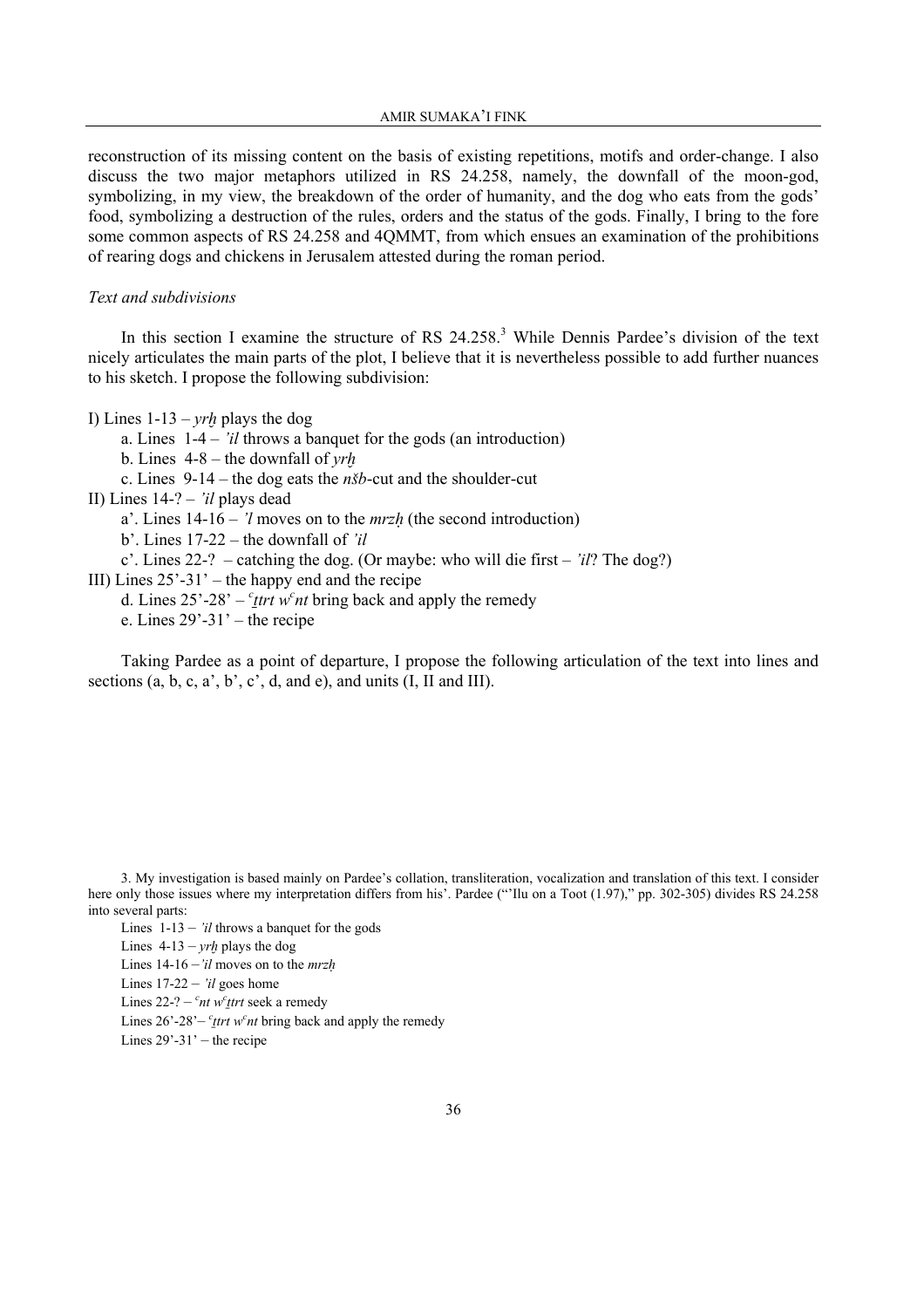## Unit I

# a)

(1) *'il dbú . b bth . m§d . §d . b qrb* (2*) hklh . §ú . l q§ .'ilm . tlúmn* (3) *'ilm . w t'tn .*   $t$ *štn y <sup><i>c*</sup>*d šb<sup>c</sup>*  $(4)$   $tr\underline{t}$  .  $^{c}d$   $\sqrt{r}$ 

## b)

*y c db . yr≠* (5) *gbh . km . ┌k ┐[l]┌b┐ . yq¨q¨ . (6)*  $*tlhnt*$ *. 'il . d yd<sup>c</sup> nn*   $(7)$   $y^c$ *db* . *lhm* . *lh*. *w d l yd<sup>c</sup> nn*  $(8)$  *ylmn htm*. *tht* . *tlhn* 

c)  $(9)$  <sup>*c*</sup><sub>*t*trt . w<sup>*c*</sup>nt . ymgy</sub> (10) *<sup>c</sup> ¨trt . tc db . n'b lh*  $(11)$   $w<sup>c</sup>$ *nt* . *ktp* .  $-bhm \cdot yg^c r \cdot \vec{l}$ *g*<sup>*r*</sup> (12) *bt . §'il . pn . lm . rlb . tc dbn* (13) *n'b . l'inr . t<sup>c</sup> dbn . ktp*  $(14) b'il'.'abh. g<sup>c</sup>r$ 

# Unit II

a') *y*<sup>*tb*</sup> . '*il* . *k*<sup>*Γr*<sup> $₁$ </sup> (15) '*a*<sup>*Γ*</sup>*šk*<sup> $₁$ </sup>*[--]* .</sup> *'il . y¨b . b mrzúh*   $(16)$   $y\check{S}^{\dagger}t^{\dagger}$  .  $[y]^{\dagger}n^{\dagger}$  .  $^{c}d\check{S}b^{c}$  . *tr¨ . <sup>c</sup> d* s*kr* 

### $b^{\prime}$

 $(17)$  *'il*.  $h \Gamma \Gamma k$ . *lbth*. *y*<sup>*x*</sup>*tql* . (18) *l hzrh* . *y c msn . nn . ¨kmn* (19) *w 'nm . w ng'nn . úby .*   $(20)$   $b<sup>c</sup>l$ . qrnm. w <u>d</u>nb. *yl'n* (21) *b ≠r'ih . w¨nth . ql . 'il . km mt*  (22) *'il . k yrdm . 'ar§*

c')  $\int^c$ *nt* (23) *w* <sup>*c*</sup><sub>*ttrt at sdn at*</sub> *┌ ' ┐┌ ┐ [...]* (24) *q┌ d┐ ' . bc ┌ ┐ [...]*

#### Unit III

d)  $(25')/$ *n┐ . d[...]*   $(26')$   $\int^c_1 f \cdot d\tau$  *rt* . w <sup>*c*</sup>  $n \cdot d \cdot$  *[...]*  $(27')$   $\lceil w \rceil$  *bhm* . t<u>tt</u>b .  $\lceil \lceil \sqrt{m} \rceil$  *dh[...]*  $(28)$  km  $k$  *trp'a*  $k$  hn  $n<sup>c</sup>r$ 

e) (29') *d y't . l §bh . ' c r klb* (30') ┌ *w┐ r'i' . pqq . w 'rh*   $(31')$  *y*<sup>*st 'ahdh* . *dm zt . br*<sup> $\lceil p \rceil$  *'at*</sup></sup>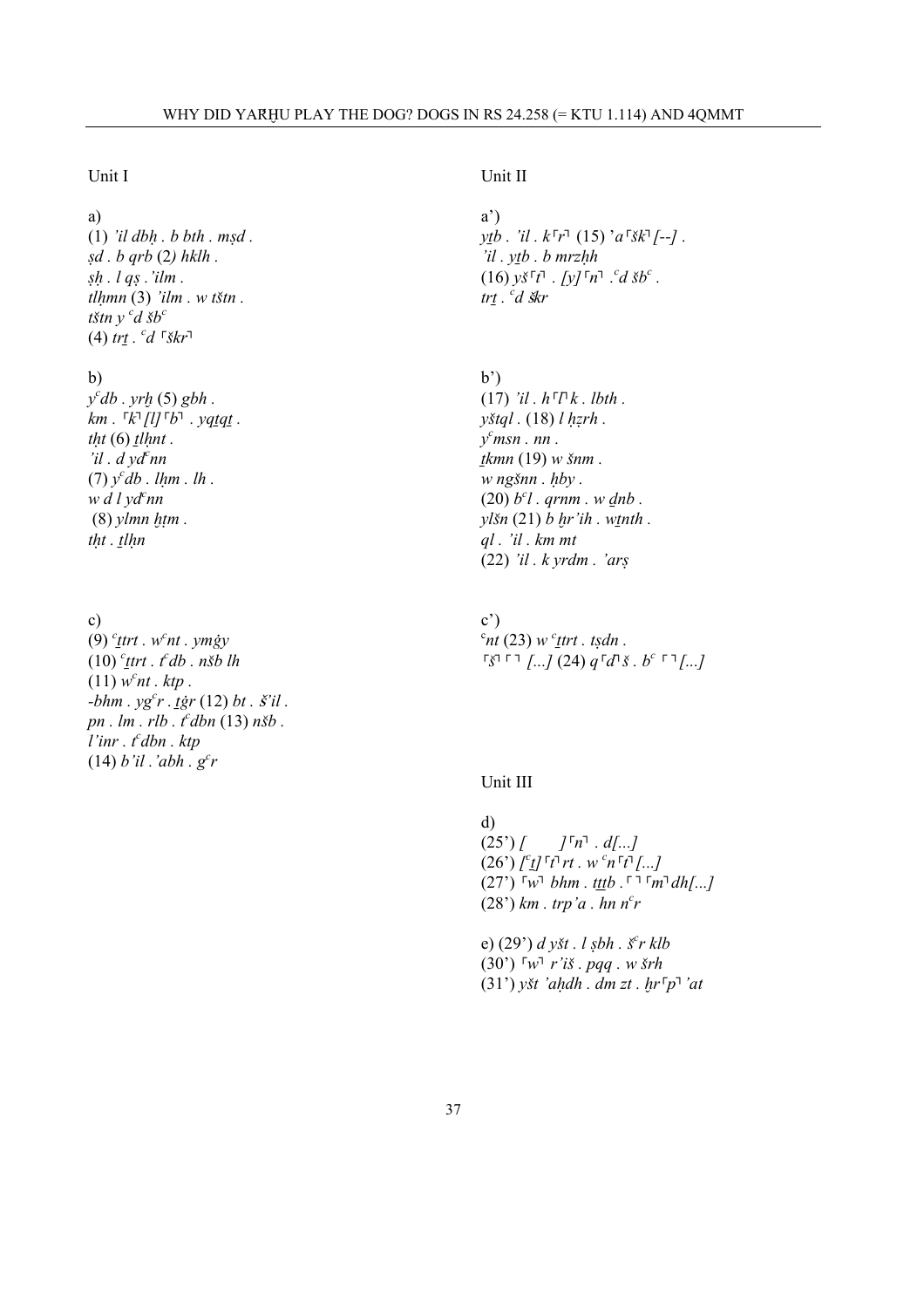#### *The Characters*

This text concerns with excessive consumption of alcoholic beverages. It serves a clear practical purpose: supplying a recipe for the curing of physical side effects of excess drinking, and possibly also of hangover. The main character in the mythological part of the text is *'il*, the chief of the gods. *'il* is mentioned eight times in the text. The goddesses  $c$ <sup>*thent*</sup> and  $c$ <sup>*nt*</sup> are mentioned four times: twice as  $c$ <sup>*thent*</sup> w<sup>*c*</sup>*nt*, once as  $\int^c$  *nt* w<sup>*c*</sup><sub>*ttrt*, and once separately.</sub>

 Most of the other characters appear in the preserved text only once, a phenomenon that can be explained in various ways. There is no doubt that *ter bt 'il, tkmn w šnm* and *hby* are mentioned only once. The first three seem to be the members of *'il's* household,<sup>5</sup> and naturally, we find them in *'il's* home: they are an obvious choice of characters to play a secondary role in this story. The fourth character, *úby*, also mentioned a single time, is so unknown and his appearance so unexpected that the text provides a description of him (line 20):  $b^c l$ . *qrnm*. w *dnb*<sup>6</sup>. The least significant characters, playing the collective role of guests at '*il*'s feast, providing auxiliary voices as part of the artistic setting, are described twice under the common noun '*ilm* in plural, and once under *'il* in singular.

More problematic is the nature of two other characters, *yrh* and the dog –do they constitute a single character that undergoes a transformation, or is there a single character disguised as the other? *yr≠* is mentioned in the text only once. He is described (line 5) "like a dog" –*km* . <sup>*Γk*</sup> [*l]* <sup>Γ</sup>*b*<sup></sup>*λ* – and from this point on, his name is no longer mentioned. The dog or a dog, while not mentioned before *yr≠* reportedly becomes "like a dog," is mentioned several times afterwards. None of the references to a dog seem to allude to one particular dog. This is emphasized in lines 12-13 by the use of two synonyms for the word dog: *k*(!)*lb* and *'inr*. The appended recipe in line 29' features dog hair, and although it does not seem to refer to any specific dog, I believe that we should reconstruct the plot as including a dog character from the point where *yrh* plays the dog to the end of the script. Reconstructing a *yrh*/dog character leaves us with three to five characters who play an essential role in this story: *'il*, *c*<sub>*t*</sub>*trt w°nt* and *yrh*/dog.

 The later lie at the foundation of the structure of this dramatic-comic script. First comes *'il* (line 1) who has the principal part in this story; 'il's appearance in line 1 informs us that he is the main character, and although we are not going to hear about him for the next twelve lines, this is *his* story. The next character to be introduced is *yrh*/dog, and lines 4-13 present the behavior of this character as *yrh* and as dog. In the midst of this presentation (line 9) yet another main character is introduced: *<sup>c</sup>*<sub>ttrt</sub> w<sup>c</sup><sub>nt</sub>. 'il is mentioned once again in line 14, framing the presentation of *yrh*/dog and  $c$ <sup>*t*</sup>*trt* w<sup>*c*</sup><sub>*nt*</sub>. The next part is solely dedicated to the decline and fall of *'il* (lines 15-22). *<sup>c</sup>*<sub>*ttrt*</sub> w<sup>*c*</sup><sub>*nt*</sub> come back in line 22. Together with *'il*, *<sup>c</sup>*<sub>*ttrt*</sub> *w<sup>c</sup>nt* accompany this story to its end. The last lines of the plot are missing, and there is no way to establish

4. Many works have dealt with the cultural and literary aspects of banquets and drinking in general, and in the ancient Near East in particular. See, for example: Mac Marshal (ed.), *Beliefs, Behaviors, & Alcoholic Beverages: A Cross-Cultural Survey,* Ann Arbor 1979; Lucio Milano, ed., *Drinking in Ancient Societies*, Padova 1994; Oswyn Murray and Manuela Tecusan, eds., *In Vino Veritas*, Roma 1995; Zamora, *La vid y el vino en Ugarit*.

5. As for *tgr bt 'il*, it is written in line 14 that *'il* is his father (or perhaps his master). This character seems to be of secondary importance: we do not know his name, and he is defined in relation to the name of another character, *'il*. With regards to *tkmn w šnm*, see Pardee, "Ilu on a Toot (1.97)," p. 304, n.13; John F. Healey, "The *Pietas* of an Ideal Son in Ugarit," *Ugarit*-*Forschungen* 11 (1979) 353-356; David P. Wright, *Ritual in Narrative: The Dynamics of Feasting, Mourning, and Retaliation Rites in the Ugaritic Tale of Aqhat*, Winona Lake, Indiana 2000, pp. 62-65.

6. "He who has two horns and a tail." Most of the English translations are quoted from Pardee, "'Ilu on a Toot (1.97)," p. 304. For an identification of *úby* as a scorpion, see: Kevin Cathcart, "Ilu, Yarihu and the One with the Two Horns and a Tail," in N. Wyatt, W. G. E. Watson and J. B. Lloyd, eds., *Ugaritisch-Biblische Literatur* 12: *Ugarit, Religion and Culture*, Münster 1996, pp. 1-9. The presence of a scorpion in this scene would not be surprising since it is a crawler (continues the general direction towards the ground – see "vectors" below), and could be very poisonous.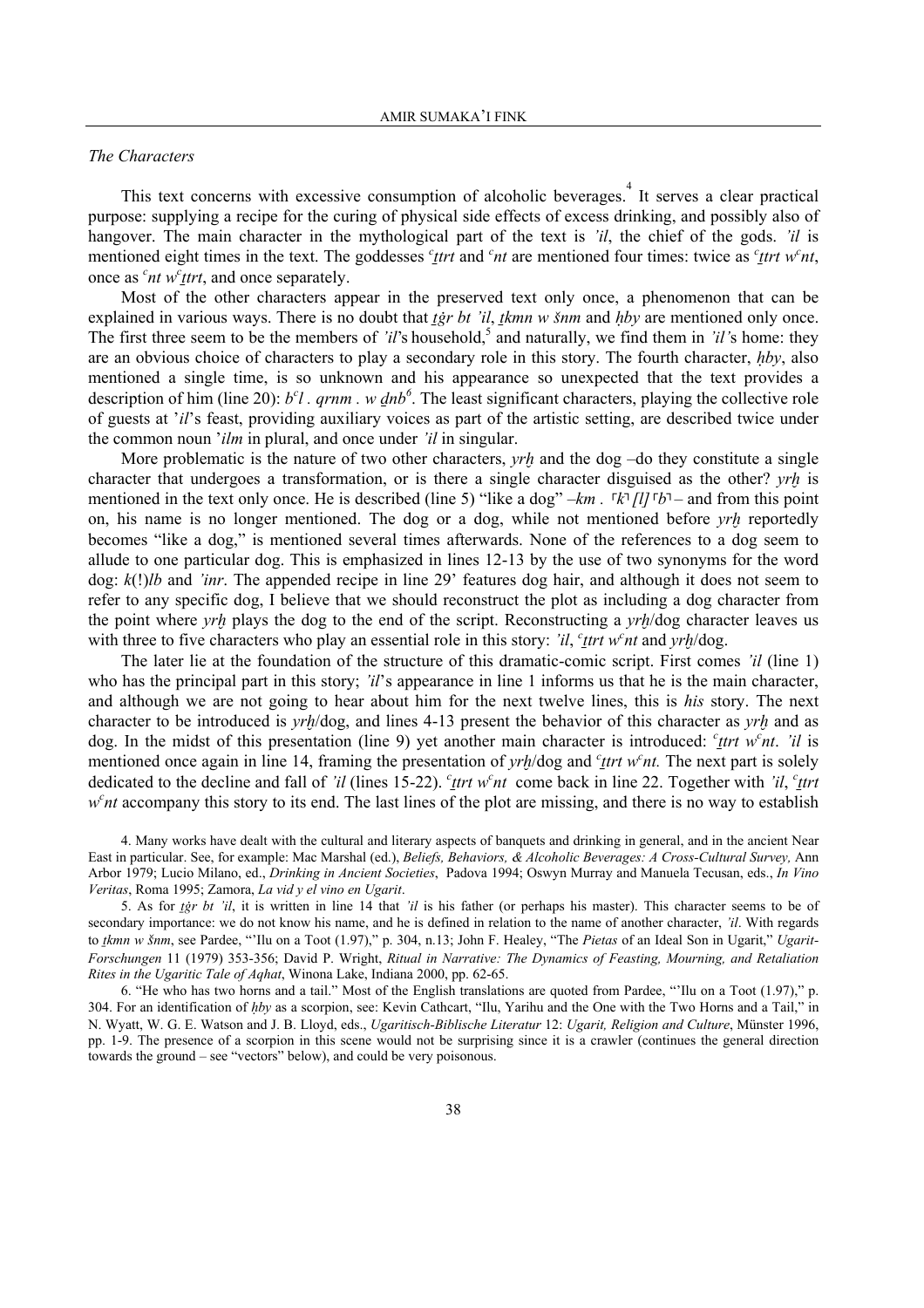whether the third main character, *yrh*/dog appears in this part. It seems that on the one hand *<sup>c</sup>*<sub>Itrt</sub> w<sup>c</sup><sub>nt</sub> are looking for a remedy to save *'il'*s life, and on the other hand the recipe, which is most probably the remedy brought by  $\frac{c_{t}}{t}$  w<sup>c</sup> *nt*, also includes dog-hair (line 29).<sup>7</sup> I believe that these missing lines had featured a dog. It is difficult to ascertain whether the dog-hair is brought by  $c$ <sup>*ttrt w°nt* from afar, or is</sup> voluntarily donated by *yrh*/dog who has never left 'il's house. Nonetheless, to use an analogy from modern drama, a gun which is shown to the audience at a beginning of a play, is likely to be used during the course of the play. This is especially true when we all know that someone is in fact shot. The dog was introduced at the beginning of the story, dog-hair is part of the recipe –where could the hair come from?<sup>8</sup>

 Hence, I believe we should consider *yr≠*/dog as one of the three/five characters that play the main role in this plot, and only a deeper understanding of the structural relationship between these characters will enable us to better understand the structure of this text.

#### *The Plot*

 Pardee re-published the text in question as the first in a group he titled "Para-mythological texts." He explains that any member of this group is "one with mythological form or overtones but with a practical function . . . The functional value of this text is evident not only from content, that is, the passage from story to recipe, but also from its literary form, the myth being in poetic form while the recipe is in prose."

 This story follows a circular path: with the exception of the recipe the text starts and ends in the same place, with everybody sober. The story unfolds unevenly: there are two waves of decline (units I and II), each of which is further divided into three stages. The decline in the second wave begins at the low point reached during the first-wave decline. Each wave is introduced with the same reasoning: the drinking of alcohol (a and a').<sup>10</sup> The second wave clearly intensifies the scenario presented in the first one. During the first wave the banquet in *'il*'s palace is introduced, where heavy intoxication of the gods is taking place (a). This results in two harsh events: 1) the moon-god falls to the ground (b)  $-a$  symbol of chaos and turmoil on earth, and 2) a dog eats of the gods' food, that is, of sacrificial offerings– a symbol of disorder

7. For the supposed connection between the recipe and the remedy in the mythological part of the text, and a comparison to other texts, see G. del Olmo Lete, *Canaanite Religion According to the Liturgical Texts of Ugarit*, Bethesda, Maryland 1999, p. 387.

8. W.G.E. Watson suggested three renderings of the recipe (A, B and C), two of which (A and C) make a case for an actual slaughtering of a dog and the use of its body-organs. See his "Comments on KTU 1.114:29'-31'," *Aula Orientalis* 8 (1990) 266. Watson's option A is:

What one should place on his (= the patient's) forehead:

the hair of a dog as well as (its) head, mouth, throat(?) and its *'r*,

and he will drink at the same time fresh olive juice.

His option C is:

What one should place on his forehead:

the hair of a dog and (its) head, mouth, throat;

and on his  $($  = patient's) navel $(?)$  place simultaneously fresh olive juice.

In the third option  $(B)$  a dog is not slaughtered:

What one should place on his forehead: the hair of a dog;

also (on) the (patient's) head, mouth, throat and navel(?);

and let him simultaneously drink fresh olive oil.

But see del Olmo Lete, *Mitos, leyendas y rituales de los semitas occidentales*, 161, n. 13, and Wyatt, *Religious Texts from Ugarit*, pp. 412-3, n. 48, for minimalist views suggesting that "dog-hair" is a name of a plant.

9. Pardee, "'Ilu on a Toot (1.97)", p. 302; idem, *Les textes para-mythologiques de la 24e campagne (1961)*, pp. 265-266.

10. Indeed, the text of line 16 is almost identical to that of lines 3/4; in both instances, the text articulates the beginning of a new wave.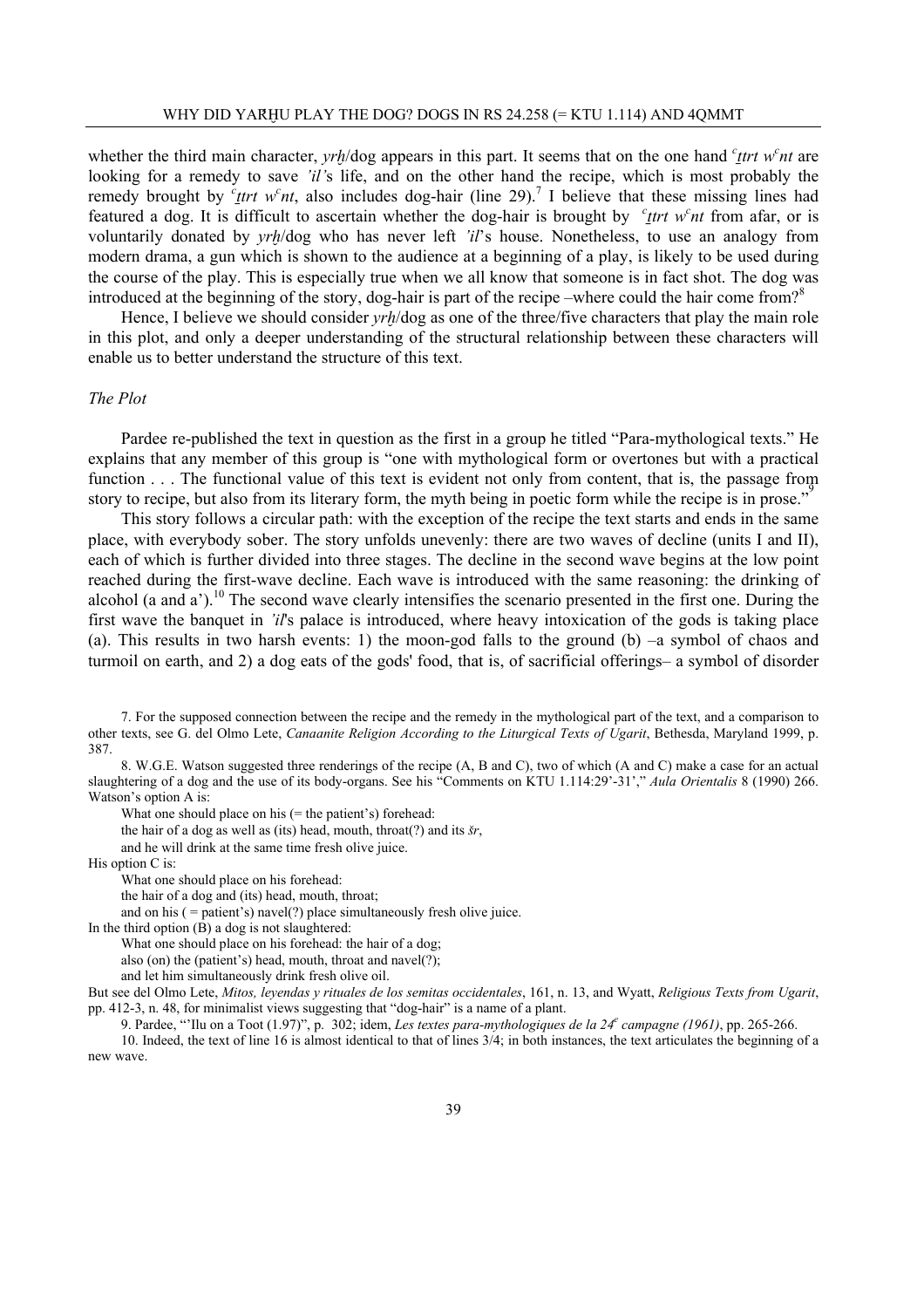in the houses of the gods. The literary tool used to relate the two metaphors is letting *yr≠* play the dog. By playing the dog, *yr≠* "must" fall to the ground, an action necessary to create the image of chaos and one characteristic of dogs. He introduces the dog into the story –an essential ingredient for the remedy as well as for the recipe. This creates a continuity between sections a and b of the plot, and what is more, it lays the basis for the main source of tension in this text (see below).

 The second wave of deterioration begins in the middle of line 14, where the spotlight is now directed on *'il* himself, and where each stage is related to events happening in the first wave. The cause of the dreadful situation is clear: drunkenness.<sup>11</sup> When '*il* himself is sitting to drink again (a'), one expects the worst. *'il* is not sitting alone in the *mrzh*,<sup>12</sup> but unlike in lines 3/4, this time he is the only god who drinks.<sup>13</sup>

After the introduction, *'il's* downfall begins (b'). Contrary to *yrh*, who finds himself on the floor immediately, *'il'*s collapse is gradual. First, he arrives home supported by his two sons (lines 17-19) –he would have otherwise fallen to the ground; he meets *hby*, who is possibly the psychopomp– ready to moint have enterwhere tarten to the lower world; then, terrorized by fear, he bowls over in his feces and his urine (lines guide his soul to the lower world; then, terrorized by fear, he bowls over in his feces and his uri 19-21); finally he drops like a corpse (lines 21-22) –the collapse is now complete. The description of *'il* 16 falling as if dead is repeated twice: once using *km mt* (line 21), the second using *k yrdm . 'ar§* (line 22). Since the author employs the prepositions which express comparison *km* and *k,* it is clear that in both cases *'il* is not dead. Nonetheless, let us remember what happened to the last figure who was described as being

"like" something: *yrh* is like a dog (*km*.  $\lceil k \rceil [l] \rceil b$ ) in line 5 (section b), and is mentioned twice as a dog in lines 12-13 (section c), but not any more as "*yrh*". Will 'il, who was described as "like a corpse" in section b', be truly dead in section c'?

 The transition from sections b to c, and from b' to c' is clearly marked by the repeated appearances of  $c$ <sub>*ttrt*</sub> w<sup>c</sup><sub>*nt*</sub> and <sup>*c*</sup><sub>*nt*</sub> w<sup>*c*</sup><sub>*ttrt*</sub>. In section b these two goddesses take on an important role in the creation of the disaster: they feed the dog with the gods' food. Being introduced again in the beginning of section c', one must wonder: what trouble will these two goddesses bring this time? Yet there is still hope that something will be different. In the beginning of section c' they are introduced in reversed order as  $c<sup>2</sup>nt w<sup>c</sup> t$ . possible hint that on this occasion things are going to be different.

Most of section c' is not extant. All we know is that  $<sup>c</sup>nt w<sup>c</sup>trt$  are going to hunt, or doing something</sup> that has to do with game or food, either in a sanctuary or in a place named *q*<sup>*d*<sup>*∆*</sup><sub>*j*</sub><sup>*n*</sup>. Taking into</sup>

11. Dietrich and Loretz reconstruct the end of line 14 and the beginning of 15 as follows:  $ytb$ . 'il. w  $l / a$   $\frac{\dot{x}}{r}$ ] which they translate as follows: "El sitzt da, und zwar wahrlich volltrunken!" If this suggestion is correct, this is another emphasis found in this text for *'il*'s excess drinking. See their "'Siehe, da war er (wieder) munter!'," p. 178, 184-185.

12. Concerning the different opinions with regards to the *mrzú* in this text, see John L. McLaughlin, "The *marzeaú* at Ugarit: A Textual and Contextual Study," *Ugarit-Forschungen* 23 (1991) 270-274.

13. Nevertheless, it is possible that this is a passive form or a G plural masculine *yqtl* form. I thank Robert Hawley for drawing my attention to these options.

14. Cristiano Grottanelli indicates how the participation of the good sons in this scene can be also understood as another indication for *'il*'s dying: ". . . the comparison between being drunk and being dead is also indicated, indirectly but clearly, by the fact that the ideal son . . . is the one who takes care of his father when he is drunk and after he is dead, by protecting him, dead or alive, from dirt." See his "Wine and Death - East and West," in *In Vino Veritas*, eds. Oswyn Murray and Manuela Tecusan, Roma 1995, p. 84.

15. Pardee, *Les textes para-mythologiques de la 24e campagne (1961)*, p. 40.

16. See Shalom M. Paul, "'Emigration' from the Netherworld in the Ancient Near East," *Orientalia Lovaniensia Analecta*  65: *Immigration and emigration within the Ancient Near East (Festschrift E. Lipiński)*, K. van Lerberghe and A. Schoors, eds., Leuven 1995, pp. 221-227; Marjo Christina Annette Korpel, *A Rift in the Clouds: Ugaritic and Hebrew Descriptions of the Divine,* Münster 1990, pp. 336-363.

17. A visual relation between banquets and hunting is well attested in the Neo-Assyrian iconography. See Frances Pinnock, "Considerations on the 'Banquet Theme' in the Figurative Art of Mesopotamia and Syria," *Drinking in Ancient Societies*, ed. Lucio Milano, Padova 1994, pp. 20-21.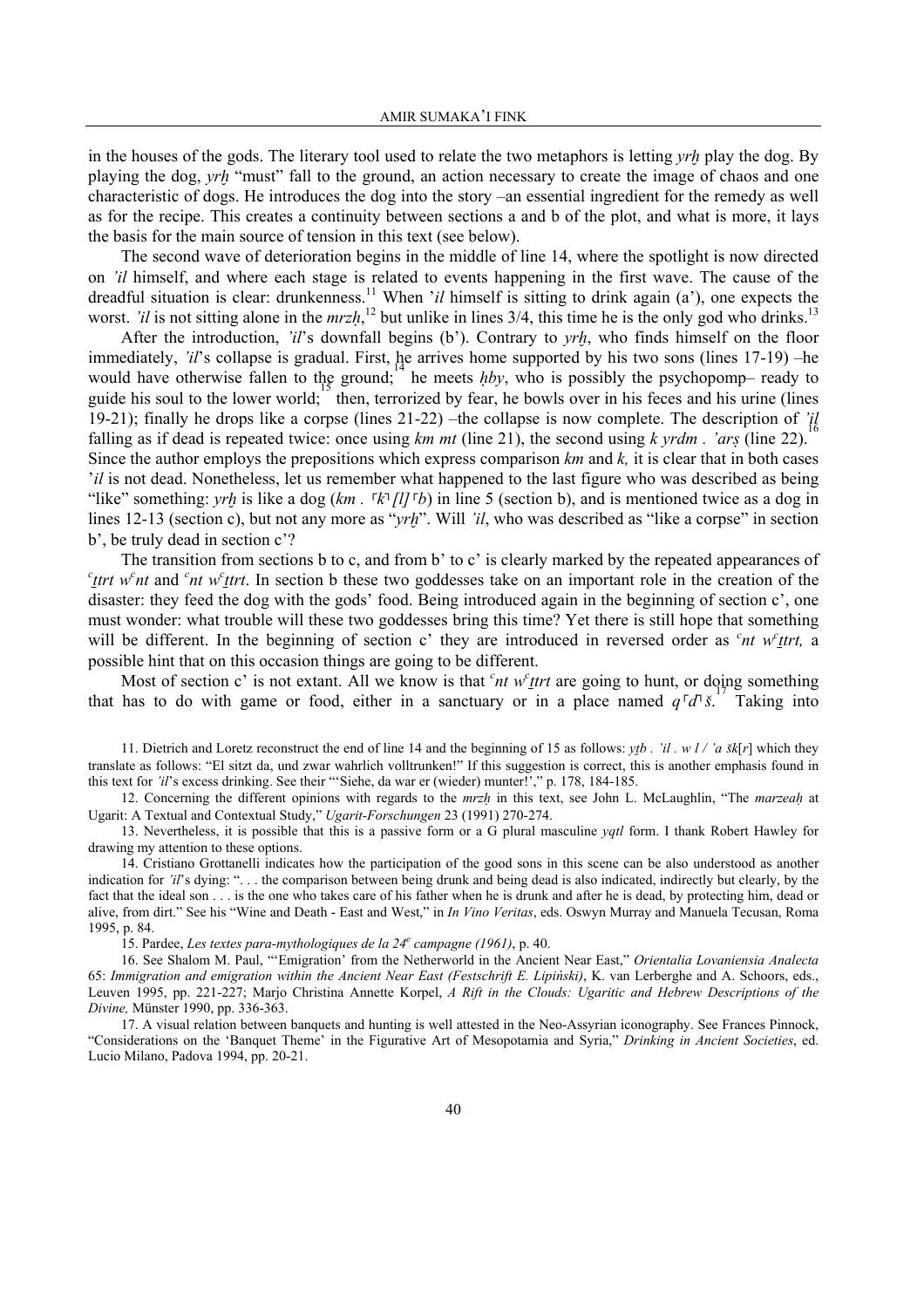consideration that the happy end is marked by their return with the remedy (which includes dog-hair), it is possible they kill the dog, or at least catch it during their "hunt" (line 23). On the grounds of sections a, b, and c described above, it seems that section c' holds to its very end the tension of a race against time: catching the dog or leaving *'il* to weaken and deteriorate. The only way to stop the decline is by catching the dog. By stopping the dog,  $c$ <sup>*nt w<sup>c</sup>ttrt* not only bring cure to *'il*, but also undo all the damage caused by</sup> the drunkenness and by their own deeds. The dog that ate from the gods' food is punished, and the moongod, who is imprisoned in the dog's body, is, perhaps, released to find his way back to the sky, and thus order returns to the world. It is hard to say what an ongoing deterioration of *'il*'s condition could mean to the audience; nevertheless, it seems to be the most traumatic event in a chain of disasters.

 The hunting journey can also be interpreted as an ironic or humorous episode. The dog in this story appears during the beginning of the banquet and is present, or at least was present, at it. Why should two goddesses join forces in order to find it? It is reasonable to assume that most of the audience at the time knew that the remedy for this drunkenness-related illness derived, or had something to do with dogs. If so, this is the type of comical and dramatic motif, where one sees the remedy/salvation standing on the stage, but the characters who desperately need it, do not. The blindness of <sup>c</sup>nt w<sup>c</sup>ttrt, who are not able to make the connection between the dog on the one hand, and the suffering *'il* on the other, introduces a considerable amount of tension into the story.

#### *Repetition, Motifs, and Order-Change*

The author of RS 24.258 uses repetitions of various kinds:

 1) Repetition of proper names, briefly discussed in the previous paragraphs, is a very common procedure in most narrations: it is used in our text for the following purposes:

 a. Focusing on a certain character. Since this is a story about '*il*, his name opens the first line of the text. The focus of the story up to line 14 is *yr≠*/dog. Switching the focus back to *'il* is accomplished by mentioning his name twice in lines 14 and  $15$ .<sup>19</sup>

 b. Names sometimes mark the beginning of new sections and create a link between them. The names  $c$ <sub>*ttrt*</sub> w<sup>c</sup><sub>*nt*</sub> and <sup>*c*</sup><sub>*nt*</sub> w<sup>*c*</sup><sub>*ttrt*</sub> open section c (line 9) and its corresponding section c' (lines 22-23), respectively. In section c  $c$ <sup>*r*</sup> *tert* w<sup>*c*</sup> *nt* feed the dog:  $c$ <sup>*t*</sup>*trt* with the *n*<sup>*s*</sup>*b*-cut and  $c$ <sup>*nt*</sup> with the shoulder-cut. This is an improper thing to do, as can be inferred from the fact that both *'il* and they are reproved for this deed. Although section c' is fragmentary, it seems that there  $c<sub>nt</sub> w<sub>rt</sub>$  trt take a journey in order to find a remedy for *'il*, or simply seek a remedy for him. As previously discussed, this remedy probably contained dog-hair, or even dog-organs. In sum, whereas their action with words to the dog in section c is reportedly improper, in section c' <sup>c</sup>nt w<sup>c</sup> test are on their way to perform a worthy act dealing with a dog, or dog hair. The nature of

18. Two biblical narratives, which deal with mass destruction, are associated with drunkenness: the stories of Noah (Gen. 9, 20-27) and Lot (Gen. 19, 30-38). In these two cases the intoxication is not the cause of the disaster but rather happens to the survivors once the disaster is over. For the comparison to Noah see also Grottanelli, "Wine and Death - East and West," p. 85. Banquets also take place in the Mesopotamian flood myth. *Atra-ïas∞s* / Ut-Napistim is setting a banquet for the poor workers who built his ark in order to make them drunk, and make them oblivious to the imminent flood (*Atra-Hasīs* tab. 3, lines 94-102; Gilgamesh tab. 11, lines 69-73). The situation of a banquet, held while a disaster is being prepared and left unnoticed by its participators, is somewhat similar to the situation in RS 24.258. According to a reconstruction of the *Atra-ïas∞s* text by Lambert and Millard, the banquet begins with the moon being covered (*...ib-ba-b]i-il ar-≠u*) – a comparable image to the moon falling down in the beginning of the gods' banquet in Ugarit. See Maureen Gallery Kovacs (trans.), *The Epic of Gilgamesh*, Stanford CA 1989), p. 99; W. G. Lambert, and A. R. Millard, *Atra-Hasis: the Babylonian Story of the Flood*, Oxford 1969, p. 92.

19. '*il*'s name is mentioned in line 12 as part of the name/title *tgr bt 'il*. This can be interpreted as another sign of the anticipated change of focus.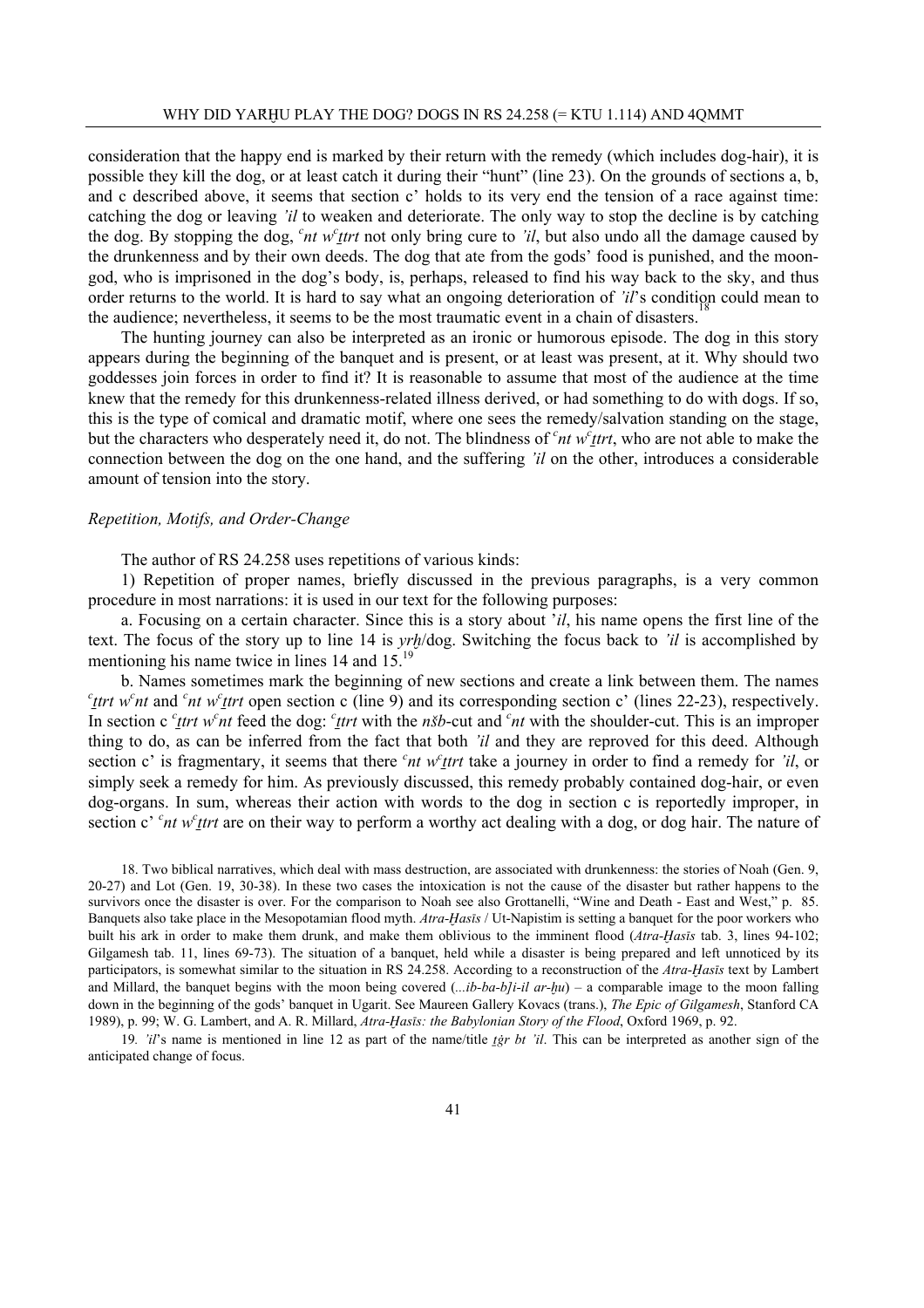one act is clear from the text  $(c)$ , the other is reconstructed  $(c')$ . The first one is negative  $(c)$ , and the second is positive (c'). The latter can be interpreted as an attempt to restore the order, which was destroyed during the former.

Although the names of  $c$ <sup>*t*</sup> *trt w*<sup>*c*</sup> *nt* are repeated in section c', the order of the two names or conversely, the internal order of the double name, is changed: the names of the goddesses in section c' are  $c<sup>n</sup>$ t w<sup>c</sup>ttrt. The technique of order-change matches the literary relationship between sections c and c'. Both <sup>c</sup>nt and *c*<sub>Itrt</sub> have an independent existence in this text, since each one of them feeds the dog separately (lines 10-11).  $<sup>c</sup>nt$  is the last to feed it, so she should be the first to look for a remedy. It is possible that for this</sup> reason the author changes the name order to  $\epsilon$ <sup>*nt*</sup> w<sup>*c*</sup><sub>*ttrt*</sub>. Similar to section c, where the combined name  $\epsilon$ <sup>*ttrt*</sup> *w<sup>c</sup>nt* is transformed into two separate entities, *c*<sub>*ttrt*</sub> and *c*<sup>*nt*</sup>, I assume that this process also occurred in the missing part of section c', with the exception that in c' the introduction of the separate entities began with  $c<sub>nt</sub>$  and was followed by  $c<sub>1</sub>$  *trt*. It is also possible that the developed forms preceded the combined name. This could be the case with the lost opening of section  $d<sup>20</sup>$ .

 2) The other major type of repetition is that of similar words, phrases or sentences. In some cases such repetition occurs within a single section, in addition to the frequent use of parallelism;<sup>21</sup> in others, the repetition is across units, underlining the link between a and a', b and b.'

a. Repetition within a section. Verbal forms of the root *cdb* appear five times in sections b and c. Four of them seemingly mean "to feed / prepare food" or simply "to give (food)" (lines 7, 10, 12, 13). The clearest repetition is in lines 10-11 and 12-13, where  $c$ <sup>*thet wort* feed (*t<sup>c</sup>db*) the dog with the *n*<sup>*sb*</sup>- and</sup> shoulder-cuts, and where they are reproved for that, respectively. The repetition intensifies the sense of significance and guilt associated in the text with this type of feeding.<sup>22</sup> In line 7 the verb  $y^c$ *db* also means "give food," but unlike in lines 10-14 where the/a dog is fed, here the identity of the one being fed is vague: *yrh* or possibly a dog. I am inclined to believe that the one being fed at this stage is *yrh* rather than the dog.<sup>23</sup> Adding to the problematic nature of this passage is the unique form *gbh* (line 5).<sup>24</sup> Reading section b "backwards," I suggest that *cdb* is used in line 4 to confer unity on the section and to lead the audience to understand that although the section seemingly deals with two different figures (*yr∤*<sub>*†*</sub>/dog), they are in fact one.<sup>25</sup> Although the root *cdb* does not occur in any other extant part of this text, it makes five

20. For further discussion of  $c$ <sup>t</sup> *trt* w<sup>c</sup><sub>nt</sub> see Pardee, *Les textes para-mythologiques de la 24<sup>e</sup> campagne* (1961), pp. 48-50.

21. For an exploration of the parallelism in this text see Pardee, *Les textes para-mythologiques de la 24<sup>e</sup> campagne* (1961), pp. 20-23; Dietrich and Loretz, "'Siehe, da war er (wieder) munter!,'" pp. 179-192, and in particular pp. 192-195.

- 22. In his vocalization, Pardee even suggested a textual addition in line 11, of the verb  $fdb$  following the noun  $ktp$  in order to create a better similarity between lines 10-11 and 12-13. Ibid., p. 21.
	- 23. There are three reasons for that:
		- 1. *igr bt 'il* does not reprove the feeding gods in line 7. If the one being fed is a dog, what makes  $c$ *trt w<sup>c</sup>nt* more sinful than these gods? Unless these specific cuts were reserved for gods' stomachs only.
		- 2. The decision of the god(s) to feed the creature under the table or to strike it with a stick was based on "knowing," or, as I prefer, "recognizing" or even "identifying" it. See "*ydc* " in G. del Olmo Lete, and J. Sanmartín, *Diccionario de la Lengua Ugarítica*, vol. II. (Barcelona: Editorial AUSA, 2000), pp. 521-522. Whether or not the gods were able to identify the dog, they were capable of doing so with regards to their fellow god *yrh* in his new doggish guise. Moreover, if one believes that in this stage the creature was a new dog transformed from *yr≠*, it is impossible that any of the gods could actually recognize him. To suggest that there is no connection between *yr≠* who plays the dog and the dog which is fed by the gods seems to contradict the flow of the text and the abovementioned similarity between lines 6-8 and 9-14.
		- 3. The process whereby *yr≠* becomes a dog is framed by the introduction of *yr≠* in line 4, and by the existence of the dog in lines 12-13. Lines 4-13 underline a gradual process, during which we learn that this creature is "like a dog" (line 5), and so, the character in line 7 is more likely to be *yrh* than the dog.
		- 24. Pardee, *Les textes para-mythologiques de la 24e campagne* (1961), pp. 35-43.
		- 25. The first time that a verbal form of *c*<sup>*th*</sup> appears in this text, it describes an action directly related to *yrh* (lines 4-5).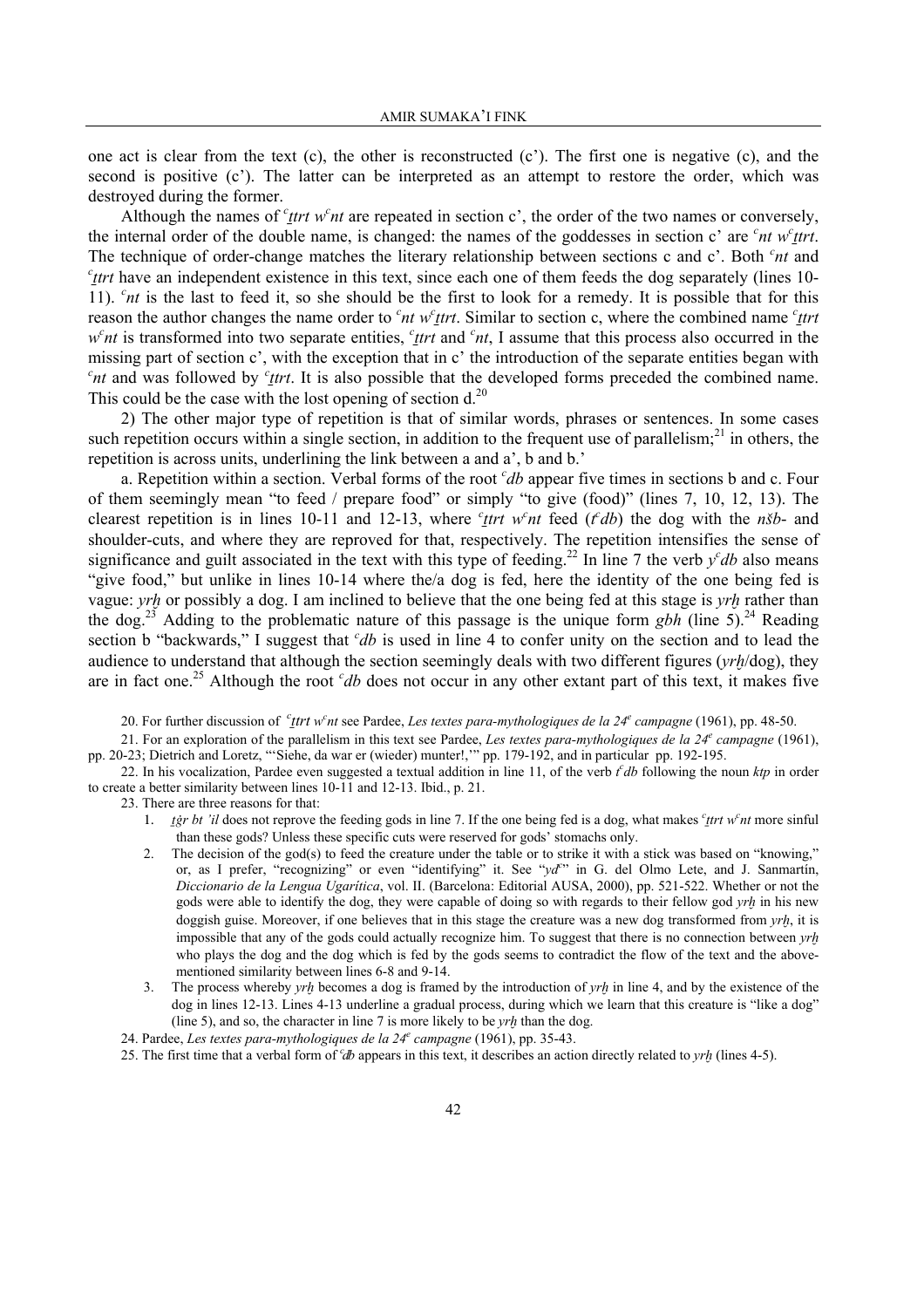appearances in this section alone. In a process during which the main figure is transformed from moongod to dog, there is a common verb which, by its inclusion in the three stages of the transfiguration (lines 4-6, 6-8, 9-13), unites the entire passage.  $^{26}$ 

 The endings of the first two stages of this transfiguration are marked by the repetition of the phrase *tht tlhn/t*: *yrh* is located under the table/s when he plays the dog. This phrase ends two sets of parallelisms, and can be understood either as part of the previous sentences or as an independent phrase describing the condition of *yr<sub>l</sub>*<sup>*i*</sup> in the end of the previous sentence: he is still underneath the table. Only once the process of becoming a dog is finalized and it is clear that the creature fed by  $c$ <sup>*t*</sup>*trt* w<sup>*c*</sup><sub>*nt*</sub> is a dog, is it no longer necessary to mention that the dog is under the table. Undoubtedly, this is the proper place for a dog under these circumstances.

 b. Repetitions between sections. These repetitions create structural, lexical, and thematic relations between sections. They prompt the audience to recall the events evoked in the section to which the repetitions allude, and to project them onto the developments of the current section. In light of the narrative relations between the sections, the presence of two sets of sections where the repetitions occur in the same order, and a correlation between the 'vectors' (see below) of each parallel section, I divide the extant text of the recto of the tablet into two units: I  $(a, b, c)$  and II  $(a', b', c')$ .

 The longest repetition between sections is between a and a'. The similarity can be seen clearly in the following comparison between lines 3-4 and 16:

 *t'tn y <sup>c</sup> d 'b<sup>c</sup> / tr¨ . <sup>c</sup> d ┌ 'kr┐*

*y*<sup>*s*</sup>  $\lceil t \rceil$  *. [y*]  $\lceil n \rceil$  *. <sup><i>c</sup>d šb<sup>c</sup> . tri . <sup><i>c</sup>d škr*</sup></sup>

 These two similar sentences conclude two sections (a and a'). Both sentences follow sections that share a similar content: in section a *'il* summons the gods for a banquet and then "they drink wine to satiety / new wine to drunkenness," And in a' *'il* calls together his drinking group, and then "he drinks" wine to satiety, new wine to drunkenness." Section a is the opening section of RS 24.258, and also serves as a general introduction to the entire text (mainly line 1 and the first word of line 2), and as an introduction to the first unit of the text  $(I = abc)$ . The latter deals with the appalling events at the gods' banquet –the moon-god is under the table, two goddesses feed the dog with gods' food. Section a' functions as an introduction only to the second unit  $(II = a'b'c')$ . The latter deals exclusively with *'il* and his intoxication.

 I suggest that the similarity between a and a' has to do with the two related cases of drunkenness and their consequences in this text. Although relatively succinct, the "real time" duration of sections a and a' is the longest in this story. By the end of section a the gods are drunk, and by the end of a' *'il* is drunk. Following Pardee's translation of the word *gbh* in line 5 as "his cup," it is possible to understand that *yrh* drags his cup under the table. This can be understood as the behavior of a drunken person (or god), which also explains why he plays a dog. If "his cup" is the correct translation, the author then makes a symbolic connection between the drink (*gbh*) and the disaster (the moon-god is on the ground –see below). The drink accompanies its victim, so to speak, until it ensures that its mission is completed. The effects of the gods' drunkenness were already mentioned above. While there is no reason to suspect that *'il* was not drinking at all at his party, he was not completely drunk. We know that he was not fully alert because he was present when *<sup>c</sup> ttrt w<sup>c</sup> nt* fed the dog with the choice-cuts, and he did not stop them. For that reason his son, the doorkeeper, who is probably the only sober person present at the banquet, reproaches him. *'il* survives the first wave of intoxication –he is the head of gods after all– and is ready for a second round. He gathers the drinking assembly, and this time (section a') there is no doubt: *'il* himself is drunk. When

<sup>26.</sup> The verb *<sup>c</sup> db* is a verb of "transformation," meaning, "to prepare, to get something ready."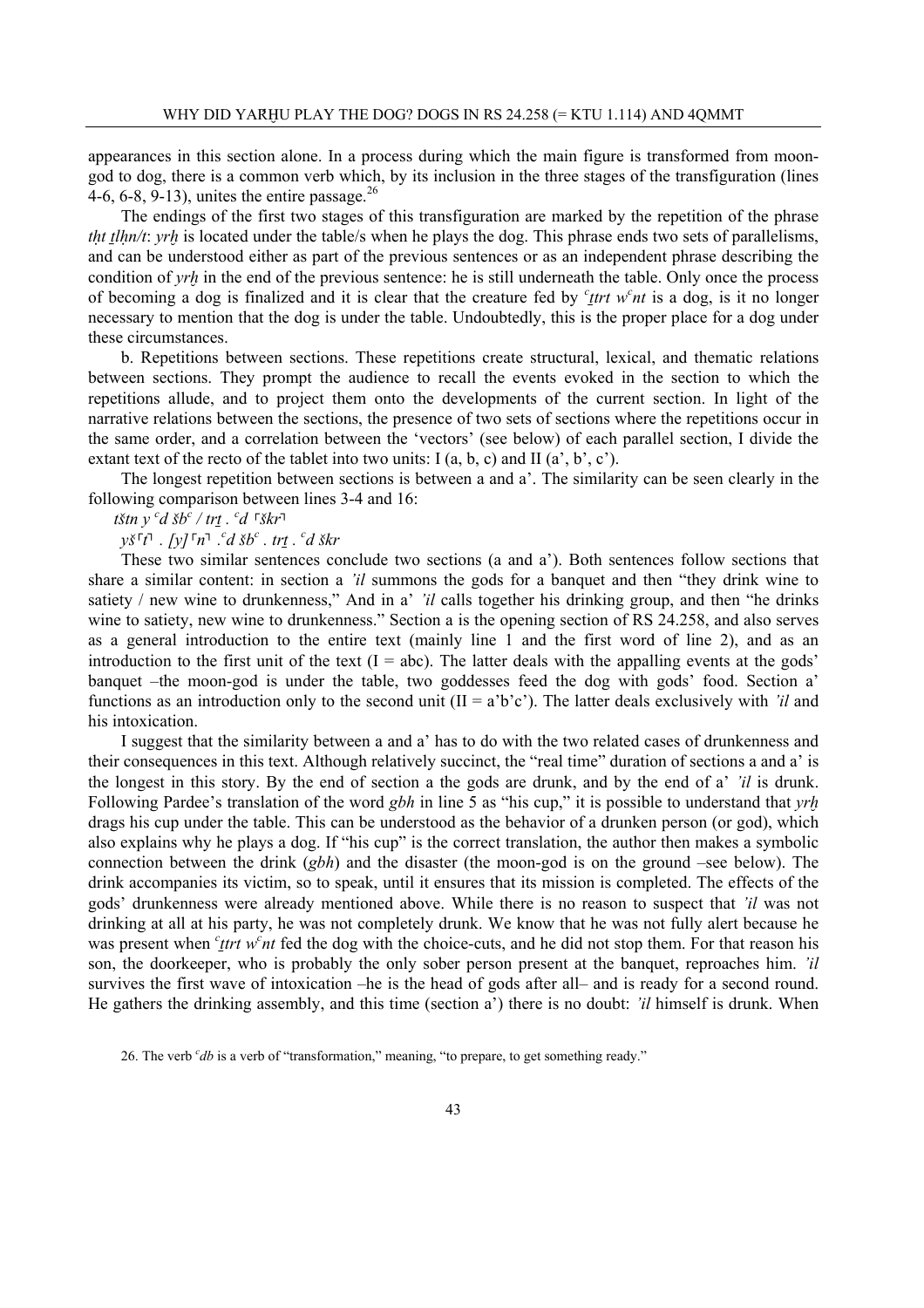*'il*'s drunkenness is presented exactly in the same way, the audience, cognizant of the effects of the previous drunkenness (that of the gods), now anticipates even worse disasters.

 The same type of linkage is created between sections b and b'. This time, the repetition is not literal, yet still meaningful. In line 5 yrh is described by using the simile: km.  $\lceil k \rceil [l] \rceil b \rceil$ . yqtqt. tht / that – "like a dog he does the action *qtqt* under the tables." In lines 21-22 '*il* is described twice using the simile: *ql* .'*il . km mt* / *'il . k yrdm . 'ar§* – "*'il* falls like a corpse/ *'il* himself (falls) like those who descend into the earth." Both *yrh* and *'il* are described "like" (*km*) something. *'il*'s description is more extensive than *yrh*'s –two simile forms are used, the second of which is  $k$ . The repeated use of simile is significant because *yrh* ultimately turns this figure of speech into reality and becomes a dog. Using the simile in the description of *'il*, while he is experiencing a drunkenness similar to that of *yrh*, signals that whatever appears in this figure of speech (*km mt* / *'il . k yrdm . 'ar§*) might soon become a reality. Since *'il* is compared twice to the dead, the probability that this comparison actually becomes true creates considerable tension.<sup>27</sup>

#### *"Vectors"*

 Borrowed from the field of Physics, a vector is "quantity having both magnitude and direction. Many physical quantities are vectors, e.g., force, velocity and momentum."28 I would like to propose that in this piece there is something akin to literary vectors –forces of directional movement that pervade the entire– text, as revealed by significant patterns of particular instances of directional movement. Just as the movement of foliating leaves can render the path of the wind visible, so do these movements reveal the presence of larger vectors. The latter serve to confer unity, both on the "micro" level of a section and on the "macro" level of the narrative whole. Most of the vectors in RS 24.258 denote motion and movement of characters as well as of related objects:

Unit I

Section a

 $\rightarrow$  A horizontal, inward vector: *'il* invites the gods to partake in his banquet held in his palace; they arrive.

↓ A vertical downward vector: The gods drink wine. Section b

↓ A vertical, downward vector:

1. *yrh* goes down under the table.

2. *yrh* digs in the ground like a dog (*yqtqt*).

3. Any god who recognizes him gives him food.

4. *yr≠* probably eats the food.

5. Someone who does not know him strikes him with a stick.

# Section c

 $\rightarrow$  A horizontal, inward vector:

- 1.  $c$ <sub>t</sub> $trt$  w<sup>c</sup> $nt$  arrive (line 9).
	- 2. The doorman yells at them (from the door inward).
	- 3. The doorman yells at *'il*, his father.

↓ A vertical, downward vector:

1. *<sup>c</sup> ¨trt* gives him a *n'b*-cut (repeated twice).

27. See Wyatt, *Religious Texts from Ugarit*, p. 412, n. 43.

28. "Vector," in *The Penguin Columbia Encyclopedia*, New York 1987, p. 888.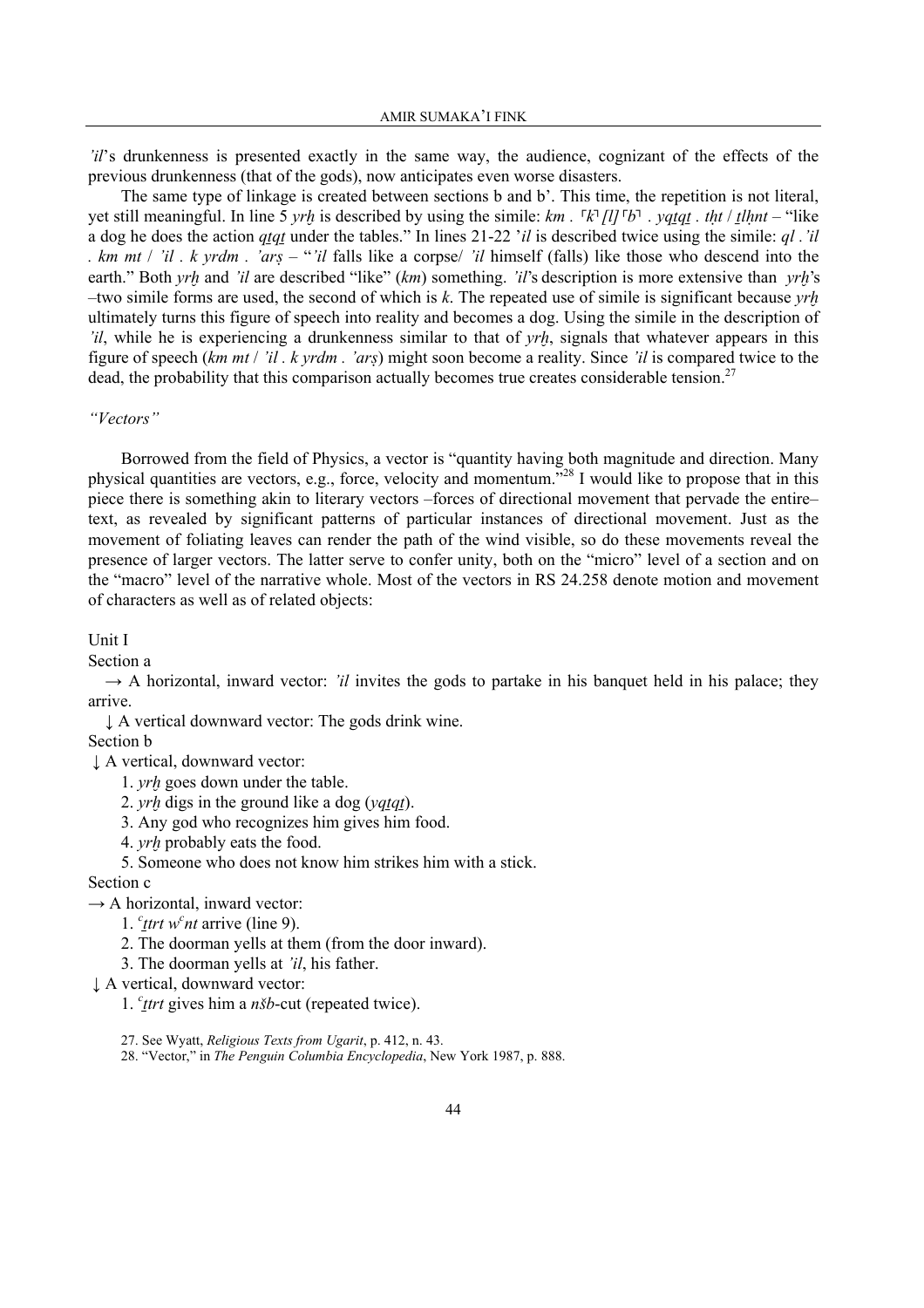2. *<sup>c</sup> nt* gives him a shoulder-cut (repeated twice).

Unit II

Section a'

 $\rightarrow$  A horizontal, inward vector: *'il* calls together his drinking group.

↓ A vertical, downward vector:

1. *'il* takes his seat in the *mrzú*.

2. *'il* drinks wine.

Section b'

 $\rightarrow$  A horizontal, inward vector:

1. *'il* heads home and arrives at his court.

2. *tkmn w šnm* bear him along.

3. Another step forward: *úby* meets him.

↓ A vertical, downward vector:

1. *tkmn w šnm* bear *'il* along (*'i's* vector is vertical and downward).

2. He bowls over in his feces and his urine.

3. *'il* falls as though dead.

4. *'il* himself like those who descend into the earth.

Section c'

← A horizontal, outward vector: <sup>*c*</sup>nt w <sup>*c*</sup><sub>*t*</sub>trt go off on the hunt.

Unit III

Section d

 $\rightarrow$  A horizontal, inward vector: "She" brings back.

↑ A vertical, upward vector: *'il* awakes.

 The direction of the vectors of sections a, b, c, a' and b' (lines 1-22) is either downward or inward. The further *'il* enters into his palace, the closer he is to a death-resembling condition. I believe that the use of these vectors in essentially two main directions mirrors a vertical downfall related to drunkenness and a horizontal inward continuity of the text, a leitmotif that connects the different units. The horizontal vectors function similarly to the repetitions between sections discussed above. They associate the different, seemingly unrelated metaphors and combine the various narratives of the characters into a structured, unified composition.

#### *The downfall of the moon*

 In many ancient Near Eastern cultures the moon plays an essential role in reckoning the time and date. In general, these cultures hold that the moon-god shares responsibility with the sun-god for organizing the calendar and for maintaining world order. In most Semitic languages, expressions denoting "month" are related to those designating "moon;" indeed, most cuneiform scripts express the name of the moon-god as  ${}^d$ xxx,<sup>29</sup> and the words for "month" and for "moon" in Ugaritic are both spelled the same: *yrh*. The moon was a marker of stability and order in the North-West Semitic culture, as well as in Ugarit. $30$ 

29. The maximum number of days between two new moons –a month. On the moon-god in literature and iconography see Thorkild Jacobsen, *The Treasures of Darkness: A History of Mesopotamian Religion*, New Haven and London 1976.

30. Although lunar omens are not significant only to Ugarit, their existence testifies to the importance of the moon in these senses. See D. Pardee, "Ugaritic Lunar Omens (1.91)," in William W. Hallo, ed., *The Context of Scripture*, vol. I, Leiden 1997, p. 302; idem, *Les textes para-mythologiques de la 24e campagne (1961)*, pp. 290-291. The other important Ugaritic text which deals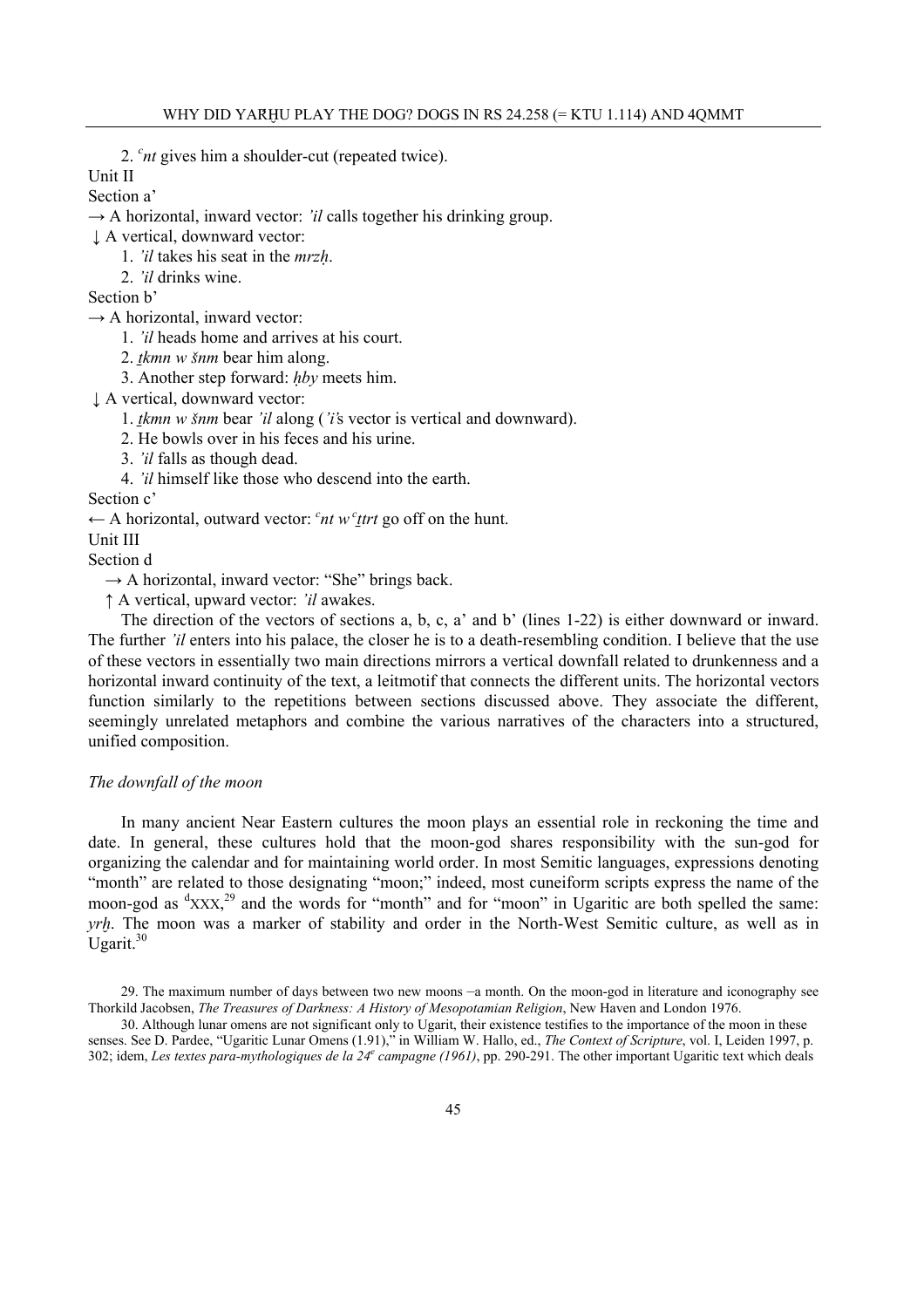None of the known ancient Near-Eastern moon-god attributes has anything to do with the moongod's image as a dog.<sup>31</sup> In addition to several appearances of the moon-god in relation to dogs in Greek mythology, $32$  it is possible to point to another such appearance in the context of a bilingual Hattic-Hittite mythological text. The moon-god, or perhaps the rock in which he is trapped, is described as if it has the ability to bark.<sup>33</sup> However, the text does not indicate unequivocally that the moon-god is a dog.

 I believe that the key to understanding this para-mythological text is separating the literary frame, mechanism and tools from the mythological elements evident in the text. I assume that each figure participating in this text brings with it its customary mythological associations. In this text, however, which is not one of the pillars of Ugaritic myth, the plot advances from one point to the other by creating new relations between old myths, social rules and conventions. I call these new relations "literary," for they are a built-up well beyond the expected common conventions of the audience. Having *yr≠* play the dog is the brilliant invention of the author, enabling him to connect a well-known myth to well-known religious rules, both bearing the influence of Hittite culture (see below).<sup>34</sup> As I demonstrated before, the idea of the downfall of *yr≠* is essential for creating the tension in the following downfall – that of *'il*. 35 If so, what mythological text lies in the background of this idea? Let us discuss the above-mentioned bilingual Hattic-Hittite mythological text, known as "The Moon that fell from Heaven."36

 In this text the moon-god is reportedly falling from the sky on the gate complex (seemingly trapped in a rock), but no one is able to see him. Therefore, the storm-god sends forces of nature and gods after him: the rain, the god *Hapantali* and the goddess *Kamrusepa*. The downfall of the moon-god makes the

with the moon-god is the one that describes the wedding of Yarih and Nikkal. See Theuer, *Der Mondgott in den Religionen Syrien-Palästinas*; G. del Olmo Lete, "*Yar≠u y Nikkalu*: La mitología lunar sumeria en Ugarit," *Aula Orientalis* 9 (1991) 67-75; Wolfram Herrmann, *Yarih und Nikkal und der Preis der Kutarat-Göttinnen: Ein kultisch-magischer Text aus Ras Schamra*, Berlin 1968. See also Daniel E. Fleming, "New Moon Celebration Once a Year: Emar's *ïida'u* of Dagan," in *Immigration and Emigration within the Ancient Near East* (Festschrift E. Lipiński. Orientalia Lovaniensia Analecta 65), K. van Lerberghe and A. Schoors, eds., (Leuven, 1995), pp. 57-64, and see bibliography there.

31. For a detailed discussion of this topic see Pardee, *Les textes para-mythologiques de la 24<sup>e</sup> campagne (1961)*, pp. 39-46; Theuer, *Der Mondgott in den Religionen Syrien-Palästinas*, pp. 108-110. Moreover, it seems that there is no way to connect one of the images of the moon-god, when he is described as a shepherd, to shepherd's dogs, since these very descriptions strongly indicate that the moon-god is either a bull or a calf. See "Sin and the Cow" in Benjamin R. Foster, *Before the Muses*, Vol II, Bethesda MD 1993, pp. 891-892; A. Sjöberg, *Der Mondgott Nanna-Suen in der sumerischen Überlieferung,* Stockholm 1960, pp. 13-34; Pritchard, ed., *Ancient Near East Texts Relating to the Old Testament*, p. 385. See also this representation in art works in Tallay Ornan, "The Bull and its Two Masters: Moon and Storm Deities in Relation to the Bull in Ancient Near Eastern Art." *IEJ* 51/1 (2001) 1-26.

32. Pardee, *Les textes para-mythologiques de la 24e campagne (1961)*, pp. 39-46.

33. Hoffner translates *[w]a-ap-pí-ya-ad-du-ma* as "let it/him bark." See Harry A. Hoffner, Jr., *Hittite Myths,* second edition, Atlanta, GA 1998, p. 36, §12. See also Emmanuel Laroche, *Textes mythologiques hittites en transcription*, Paris 1965, p. 76, and Albrecht Goetze, "*Madduwattaš*," in Ferdinand Sommer, ed., *Hethitische Texte in Umschrift, mit Űbersetzung und Erläuterungen*, book 3, Leipzig 1928, Rs 92, pp. 144-145. See also below. I would like to thank Alice Mouton for discussing this text with me.

34. The idea of "playing the dog," i.e., a personification of a dog figure, is familiar to Hittite rituals, where "dog-men" bark (the same Hittite verb as the one appears in the text in question) and sing. See Billie Jean Collins, "Animals in Hittite Literature," *A History of the Animal World in the Ancient Near East*, ed. B. J. Collins, Leiden, Boston, and Köln 2002, pp. 249-250, and idem, "Animals in the Religions of Ancient Anatolia," *A History of the Animal World in the Ancient Near East*, pp. 328-329. The term 'dog-man' is also the Hittite term for 'hunter.'

35. For this reason I tend not to accept the idea that this text brings to the fore the polemic against the moon-god, advanced by the believers of the sun-god. See more about the idea and its Hurrian origin in Theuer, *Der Mondgott in den Religionen Syrien-Palästinas,* p. 110.

36. Also known as "When the Storm God Thunders Frightfully." See Hoffner, *Hittite Myths,* pp. 34-36; Kammenhuber, "Die protohattisch-hethitische Bilinguis vom Mond, der vom Himmel gefallen ist," *Zeitschrift für Assyriologie und vorderasiatische Archäologie* 51 (1955) 104-123.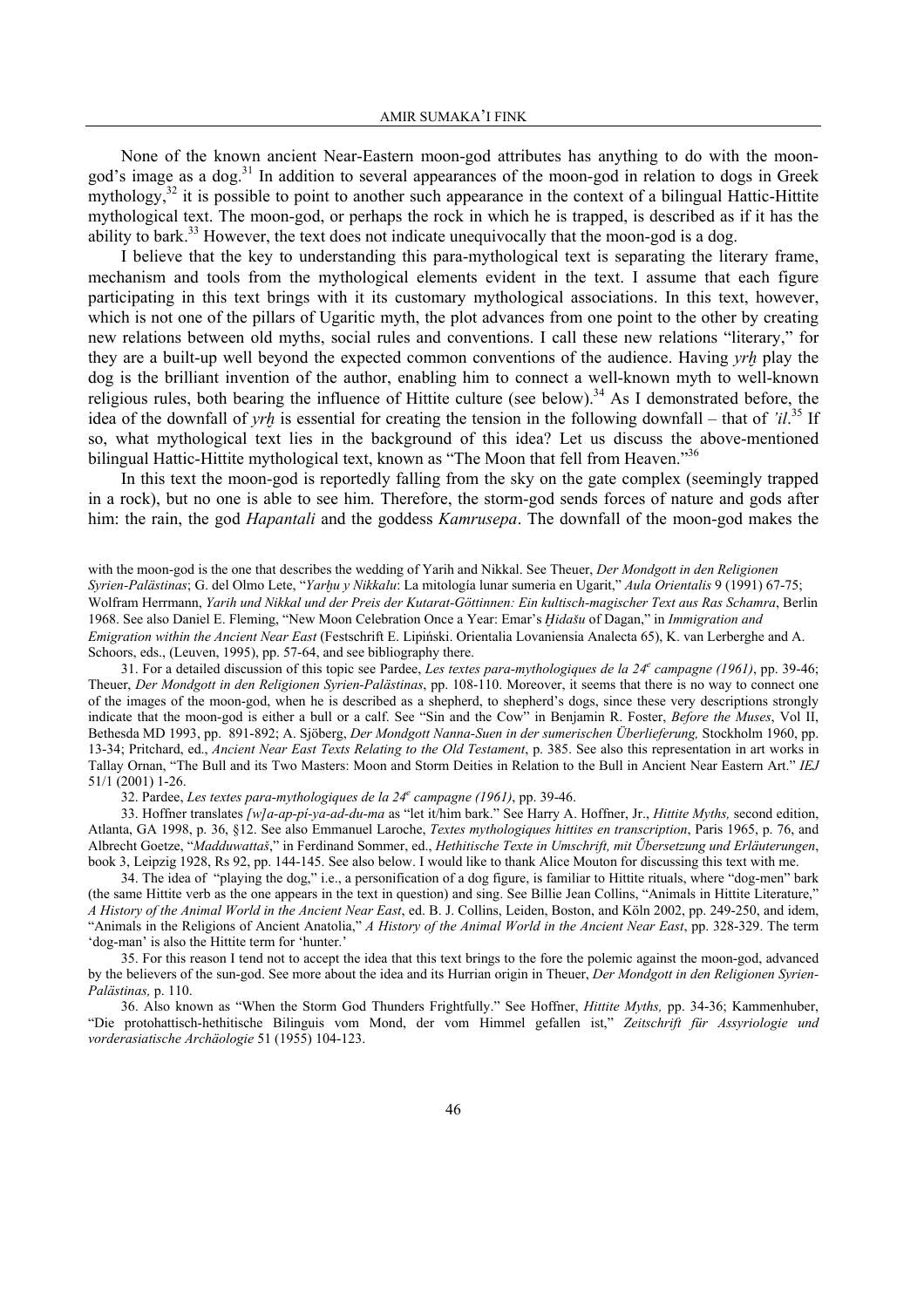storm-god anxious and fearful. It is only during their second mission that one of the storm-god's delegates is able to release the moon-god from the rock. This release involves a journey of the magic-goddess *Kamrusepa* to an unknown mountain. Before his ultimate liberation, the moon-god (or someone else?) barks. Consequently, the anxiety and fear remain inside the rock (?), the sky opens "and he made it" (returned to the sky?).

 In another Hittite mythological text, entitled "The disappearance of the sun god," the moon-god is described in quite a similar situation.<sup>37</sup> This text has to do with the disappearance of the sun, which results in nature being gripped by the paralyzing force of *hahhimas* (frost). The moon-god is reportedly one of the casualties: "And he shot (?) the moon-god. [...] he threw [...] in the city gate."  $38$ 

In both texts the downfall of the moon-god creates havoc and is the source of global disorder.<sup>39</sup> Moreover, "The Moon that fell from Heaven" has additional elements comparable to the text under discussion: is the relationship between the storm-god and the moon-god similar to the relationship between *'il* and *yrh*? For instance, both the storm-god and *'il* become increasingly sick as long as the moon-god is not released from the rock/(from being a dog?). Do the goddesses *Kamrusepa* and <sup>*c*</sup>nt w<sup>*c*</sup>ttrt</sub> play the same role in both texts, helping the senior and minor gods as well as preserving godly order? Are *Kamrusepa* and <sup>*c*</sup>nt w<sup>*c*</sup><sub>*ttrt*</sub> making a journey in order to find the rock/dog? Once it is found, is the transferal of the storm-god's fears and anxieties into the rock comparable to the curing of *'il* using the dog's hair? And finally, is the general structure of the texts identical: a circular plot, which begins with two waves of decline and ends with a swift, happy end? I believe that "The Moon that fell from Heaven," or a possible Ugaritic parallel to it, might have served as a background for our text.

The precise description of the downfall of *yrh* is very problematic. It seems that no explanation of the words *y*<sup>*c*</sup>db . *yrh* / *gbh* in lines 4-5 gives a satisfactory answer to the many grammatical, etymological and semantic questions that are raised as a consequence.<sup>40</sup> Pardee's translation of *gbh* as "his cup" finds support in the interpretation of the word *gbh* in RIH 77/18:13 (KTU<sup>2</sup> 1.175). This translation may be further substantiated by the Hebrew בֵג and the Biblical Aramaic גוֹב– a hole in the ground in general, and a small natural seasonal water reservoir in particular.<sup>41</sup> A Ugaritic word spelled *gb* is also attested at RS 1.005:1.42 There, Pardee translates it as "tertre*,*" which in French means a knoll, or hillock, located in a room in the royal palace. RS 24.258 takes place in the royal palace of '*il,* where one finds a *gb* underneath the table. Let us examine the parallelism in this part of the text:

*y c db . yr≠* (5) *gbh . km* .  $\lceil k \rceil$  [l]  $\lceil b \rceil$  . yq<u>tqt</u>.  *(6)*  $*tl*$ *<i>l.* 

The verbs  $y^c$ *db* (prepare) and  $yq_{q}$  (dig) may well have a parallel function here. Is it possible that *gbh* is in fact a concave hole in the ground that the dog digs? Is it possible that the *gb* of a royal palace is a concave feature and not a "tertre"?

39. Compare to Lambert and Millard, *Atra-ïas∞s: the Babylonian Story of the Flood*, p. 92; see note 18 above.

40. For a comprehensive discussion see Pardee, *Les textes para-mythologiques de la 24e campagne (1961)*, pp. 35-44.

41. Jer 14, 3; Dan 6, 8. The semantic relation between the Hebrew "water reservoir" and the possible Ugaritic "cup" is similar to the semantic relation that currently exists in Hebrew between לֶפֶס) cup) and לוּלְספ) an ancient human-made hole in the rock, used as a wine press or as a cistern).

42. Dennis Pardee, *Les textes rituels; fascicule 1: chapitres 1-53* (Ras Shamra-Ougarit XII), Paris 2000, pp. 214, 218, 227- 230.

<sup>37.</sup> Hoffner, *Hittite Myths,* pp. 27-28.

<sup>38.</sup> Ibid., p. 28, §9.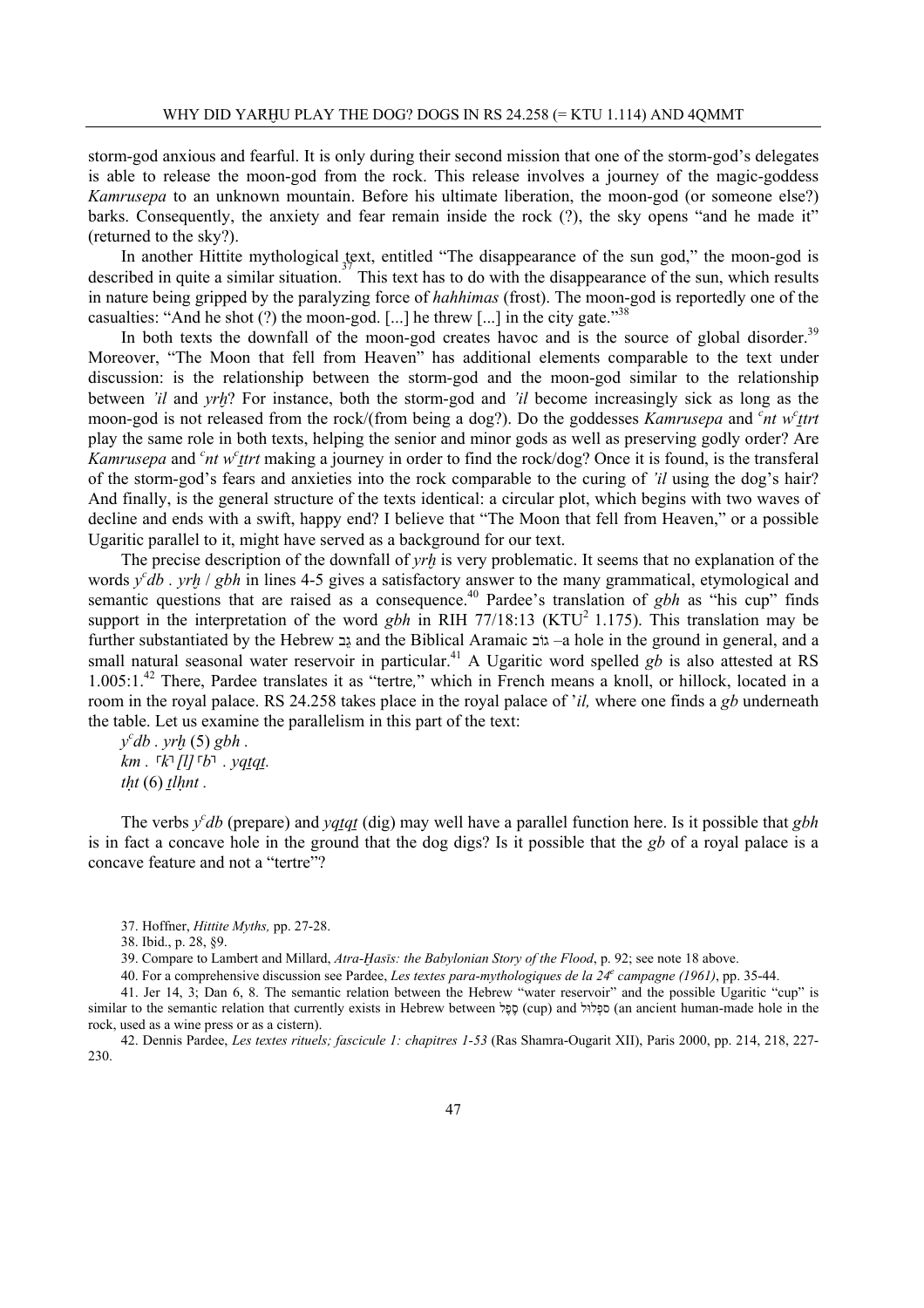Another possible interpretation of *gbh* is suggested by the Hebrew word הַגוֹב" height."43 Although this translation nicely fits into my "downfall" reading, it creates two problems: 1) its correspondence to the verb  $y^c db$ ,<sup>44</sup> and 2) the possessive form should probably be *gbhh*.

Whatever might be the correct meaning of this phrase, it is clear from the context that *yrh*, formerly ruling the sky, is now under the table. This table functions as a visual partition between the ground and *yrh*'s natural habitat –heaven. He is imprisoned in the body of one of the most earthly creatures, a dog, and as such, he is digging for food.<sup>45</sup> Not only does the moon-god descend to the ground under the table, but he also tries to dig in the earth. But it is not he who makes the way to the underworld, for this is merely a "preview" for the forthcoming downfall, the one of *'il.* In this transitional phase of transformation from a moon-god into a dog, he is treated as a moon-god by someone who can still recognize him (lines 6-7), and as a dog (lines 7-8) by someone who cannot. This final scene of humiliation formally ends the process of becoming a dog. The repetition of the words *tht* . *tlhn* ("under the table") marks the finite nature of this situation: *yrh* is now a dog.

### *Dogs' food, gods' food. Are dogs allowed?*

 Are dogs allowed in *'il'*s banquet? Seemingly they are. Marvin Pope shows that the presence of a dog under the table in iconographical descriptions of banquets is common in the classical world.<sup>46</sup> A more relevant Near-Eastern example can be added to Pope's somewhat problematic ED III example: a neo-Hittite (eighth century BCE?) relief from Karatepe, in which a dog (?) is situated under the banquet table.47 Although dogs are said to be present in the gods' houses (in mythological contexts), we should still admit the possibility that having dogs in a temple in Ugarit was unacceptable. As in many mythological texts of the ancient Near East, the plot refers to the two levels of existence of the gods: the heavenly and earthly ones. The gods are acting like human beings in their heavenly capacity, but at the same time there are some religious restrictions regarding the gods' houses on earth. Religious and ritual laws outline the proper treatment of gods by humans. Each narrative in this banquet-story could have a different meaning in each of the parallel levels. For example, in this case, even if a dog were the most natural and welcomed guest at any human banquet of the time, it could be a terrible act to let a dog in the house of a god, a temple.

44. For discussion of this verb see Fred Renfroe, *Arabic-Ugaritic Lexical Studies* (Abhandlungen zur Literatur Alt-Syrien-Palästinas 5), Münster 1992, pp. 20-21.

45. For further discussion on *yqtqt* see note 86 below.

46. Marvin H. Pope, "A Divine Banquet at Ugarit," in *The Use of the Old Testament in the new and Other Essays: Studies in Honor of William Franklin Stinespring*, James M. Efird, ed., Durham NC 1972, pp. 182-190. For a description of dogs in Greek sanctuaries see F. T. Van Starten, *Hiera Kala: Images of Animal Sacrifice in Archaic and Classical Greece*, Leiden, New York and Köln 1995, p. 71, 100. A Parthian ritual banquet is described as follows: "the man who enjoys the title of friend of the king does not share his table, but sits on the floor while the king is above him, lying on high divan. The man eats like a dog whatever the king throws him." See Cristiano Grottanelli, "The Roles of the Guest in the Epic-Banquet," in *Production and Consumption in the Ancient Near East*, Carlo Zaccagnini ed., Budapest 1989, p. 301. In some ways, this ceremony seems similar to the Hasidic "Tisch."

47. Henri Frankfurt, *The Art and Architecture of the Ancient Orient*, Middlesex 1969, p. 165, fig. B; Irine J. Winter , "On the Problems of Karatepe: The Reliefs and their Context," *Anatolian Studies* 29 (1979) 118-121. Winter shows that many of the motifs in this scene are originally Greek.

<sup>43.</sup> Ez 40, 42; Amos 2, 9. According to the *Chicago Assyrian Dictionary*, v. G 1956, pp. 6-7, this word has a plausible etymology in the Akkadian *gab'u* (attested only in the plural form *gab'¿ni*). Nonetheless, Wolfram von Soden translates this word as "Gipfel," showing an attested singular form. See Wolfram von Soden, *Akkadisches Handwörterbuch* v. I, Wiesbaden 1965, p. 272.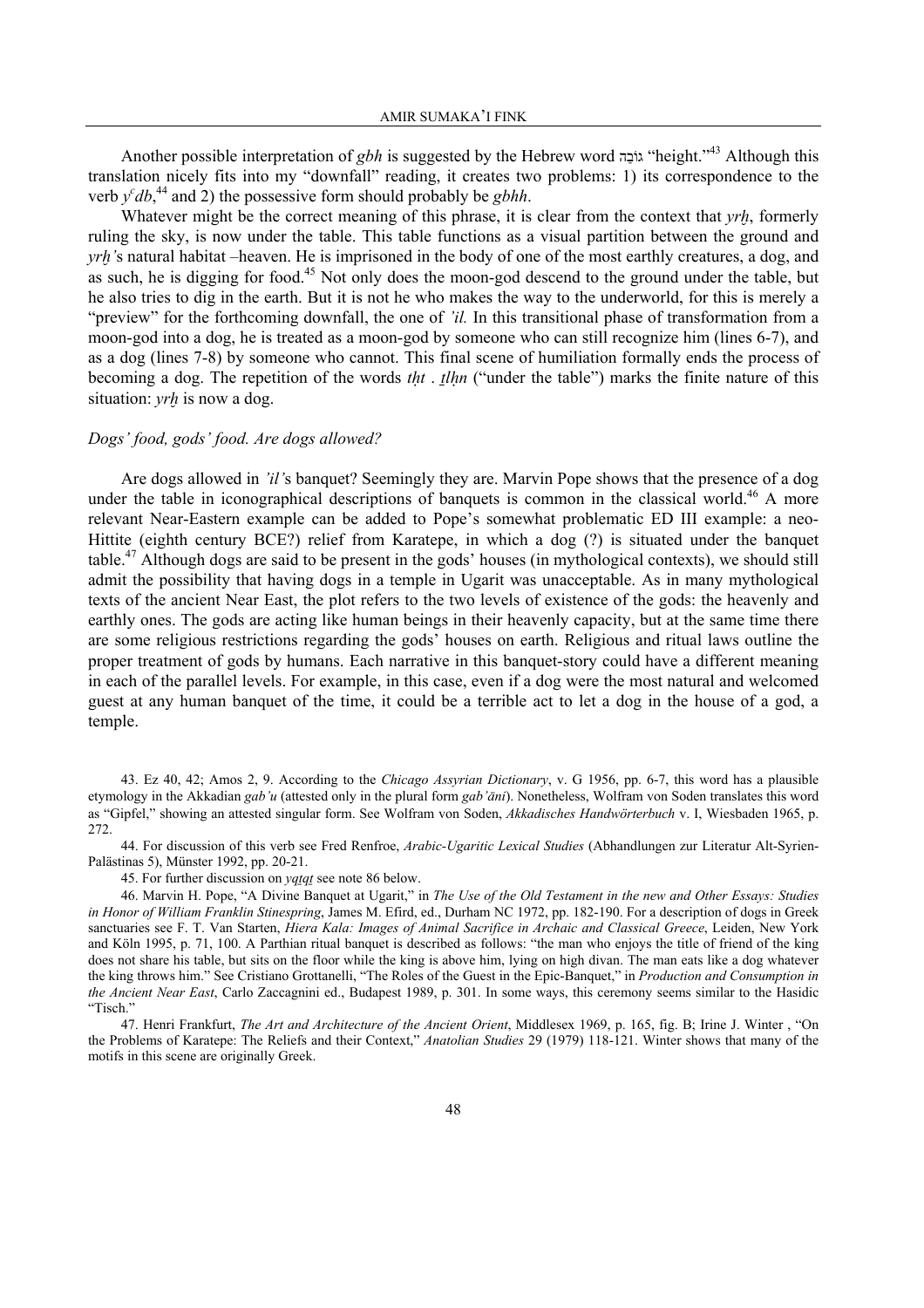As mentioned in the verso of RS 24.258, the recipe includes dog's hair:  $\zeta^c r$  klb. Dog's hair was used in Ugarit for medical purposes, a fact that could relate this text to the Mesopotamian belief in the connection between dogs and healing in general, and the cult of Gula, the goddess of healing, in particular.48 The dog in our story is used for healing only at the very end. In section c the dog and its feeders are evidently erring by feeding and eating the choice cuts. Do any contemporaneous sources that deal with feeding dogs the gods' food exist?

In the important and widely disseminated Hittite text, "Instructions to Priests and Temple Officials,"<sup>49</sup> of which at least eight copies are extant, the dog and the pig are mentioned twice in connection to defiling and profaning the shrine and the offerings, the gods' food.

The first reference is in the paragraph dealing with the baking of the daily sacrificial bread.<sup>50</sup> Pigs and dogs are not allowed in this bakery: $51$ 

"Further, neither pig nor dog may come through the doors into the place where the bread is broken. (Are) the mind of man and god somehow different? No! In this which (is concerned)? No! The mind (is) one and the same. When the servant stands before his master, he (is) washed. He has clothed (himself) in clean (clothes). He gives him (his master) either to eat or to drink. Since the master eats and drinks, (in) his spirit he (is) relaxed".

The second reference is likewise taken from the context of food-preparation for the gods: $52$ 

"Maintain great respect for the sacrificial loaves (and) libation vessel(s) of the gods. The place for breaking bread must be swept and sprinkled by you. Neither pig nor dog is ever to cross the threshold. You yourselves are to be bathed. Wear clean clothes. In addition, your hair and fingernails are to be trimmed. Let the will of the gods not find fault with you. If a pig or dog does somehow force its way to the utensils of wood or clay that you have, and the kitchen worker does not throw it out, but gives to the gods to eat from an unclean (vessel), to that one will the gods give excrement and urine to eat and drink."53

48. See a general survey in Pierre Villard, "Le chien dans la documentation néo-assyrienne," *Topoi,* Suppl. 2 (2000) 235- 249; William W. Hallo, "Ibbi-Sin (2.142)," in *The Context of Scripture*, vol. 2, William W. Hallo, ed., Leiden, New York and Köln 2000, pp. 395-396; Jeremy Black and Anthony Green, *Gods, Demons and Symbols of Ancient Mesopotamia*, London 1992, p. 70; David R. West, "Hekate, Lamashtu and *klbt 'ilm*," *Ugarit-Forschungen* 24 (1992) 374-376; Pardee, *Les textes paramythologiques de la 24<sup>e</sup> campagne (1961)*, pp. 69-71. See detailed bibliographies there.

49. Gregory McMahon, "Instructions to Priests and Temple Officials (1.83)," in *The Context of Scripture,* vol. I, William W. Hallo, ed., Leiden 1997, pp. 217-221.

50. Ibid., p. 217.

51. The dog (?) in the Karatepe scene is hidden under a table on which bread (?) loafs are placed. See Frankfurt, *The Art and Architecture of the Ancient Orient,* p. 165, fig. B. Does the Karatepe scene have anything to do with this Hittite temple instructions?

52. Gregory McMahon, "Instructions to Priests and Temple Officials (1.83),", p. 220.

53. Two elements are common to this text and ours: a dog that eats the gods' food in the 'cause' part of the narrative and the presence of excrement and urine in the 'effect' part of the narrative. In several ancient Near Eastern texts, excrement and urine are introduced in the context of punishment. This is the context in this Hittite text as well as in the Biblical context (the speech of Rabshakeh) in 2Kings 18: 27 and Isa. 36: 12. The use of excrement and urine for punishment is also attested in Neo-Assyrian sources, for example in the description of the battle of *Halule* (Sennacherib's 8th campaign). There (Daniel D. Luckenbill, *The Annals of Sennacherib*, Oriental Institute Publications, vol. II, Chicago 1924, pp. 30-32) the enemy warriors are said to be urinating and voiding their excrement in the midst of their chariots: ši-na-te-šú-nu ú-šar-ra-pu qé-reb <sup>giš</sup>GIGIR.MEŠ-šú-nu ú-maš-*'e-ru-ni zu-ú-'ú-un.* In Rabshakeh's speech, excrement and urine are reportedly what the people of the besieged Jerusalem eat and drink; this is in contrast to what they may enjoy in the future, once they surrender to Sennacherib: vine, fig and cisterns' water. In the Hittite "Instructions to Priests and Temple Officials," eating excrement and urine is the punishment for an official who fed the gods something which is equivalent to excrement and urine: food, which was touched by a pig or a dog.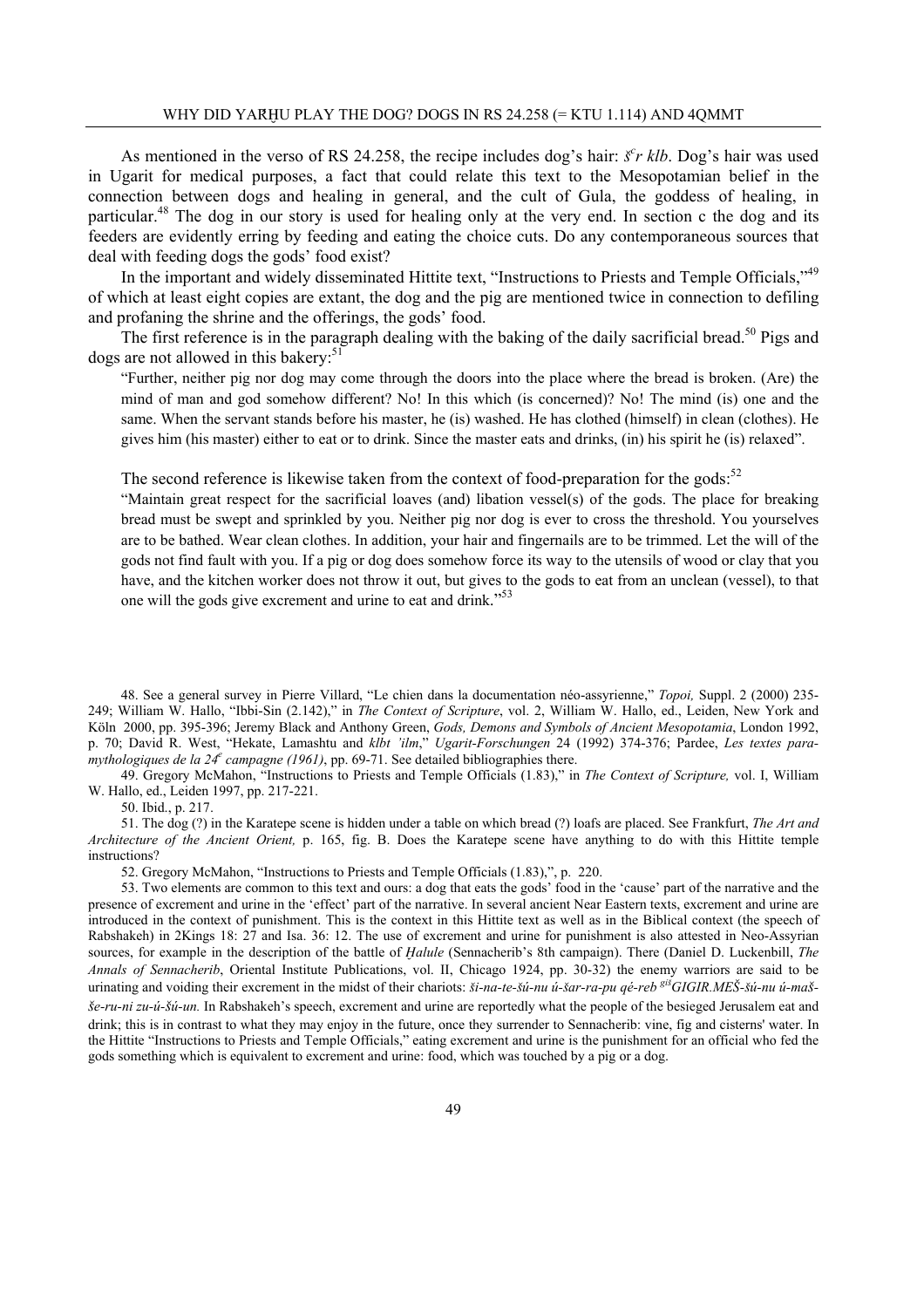In this text the dog and the pig are considered unclean, and moreover, they are defiling and profaning.54 Were dogs considered unclean in Ugarit as well? I believe so. In a cluster of letters, written by the king of Sidon and found in Ugarit, members of a group of citizens from Ugarit are referred to as 'dogs' in two different letters.<sup>55</sup> They were 'honored' with this title because of the "great/sever sin" of which they were accused: the profanation of the holy of holies of the temple of the storm-god.<sup>56</sup> It is not clear what was the precise act these "dogs" were charged with. Nevertheless, they either just penetrated the forbidden place of the temple (the holy of holies?), or made some sort of activity inside this chamber. They are said to be plotting this evil *i-na qa-qa-de<sub>4</sub>*  $\delta a$  <sup>d</sup>Iškur – "to the head of" – in front of the storm-god.<sup>57</sup> As a punishment, they could choose either to be stoned and crucified or to pay their way to freedom. Although it could be that the term "dogs" is simply a derogatory one, it is possible that the reason it was used so consistently is that these people defiled the temple just like dogs would (as described in the Hittite "Instructions to Priests and Temple Officials" above): they entered an area which was restricted to them, and possibly acted there illegitimately. The fine included supplying offerings twice a day during four days to all the temples under the jurisdiction of Sidon. Does this punishment imply that they were expected to compensate the gods for eating from the offerings at the temple of the storm-god, a wrongdoing typically attributed to dogs? If dogs were allowed to the holy of holies, wouldn't the king of Sidon probably use another derogatory form?<sup>58</sup>

 Dogs (and in some cases, also pigs), or dog organs are used in rituals in the Mesopotamian, Hittite and ancient Greek cultures.<sup>59</sup> These rituals often featuring black dogs,<sup>60</sup> included a ceremony in which

54. But why only pigs and dogs? James Moyer explains that both these two animals are very common in the Hittite household. See his "Hittite and Israelite Cultic Practices: A Selected Comparison," in *Scripture in Context*, Vol. II, William W. Hallo, James C. Moyer, and Leo G. Purdue, eds., Winona Lake IN 1983, p. 30. For the popularity of dogs and pigs in the Hittite Empire, see E. Neufeld, *The Hittite Laws*, London 1951, pp. 26-28; Albrecht Goetze, "The Hittite Laws," in *Ancient Near East Texts Relating to the Old Testament*, ed. J. Pritchard, Princeton 1969, p. 193; Collins, "Animals in Hittite Literature," pp. 242- 243. It seems that in many cases pigs and dogs were not tied or locked up; they could therefore reach unexpected locations such as the temple's bakery.

55. RS 86.2221+: 66; RS 18.054: 12'. See Daniel Arnaud, "Les ports de la 'Phénicie' à la fin de l'âge du bronze récent (xivxiii siècles) d'après les textes cunéiformes de Syrie," *Studi Micenei ed Egeo-Anatolici* 30 (1992) 189-192; Itamar Singer, "A Political History of Ugarit," in *Handbook of Ugaritic Studies*, Wilfred G. E. Watson, and Nicolas Wyatt, eds., Leiden, Boston, and Köln 1999, p. 670; Arnaud, "Lettres," in *Études Ougaritiques I, Travaux 1985-1995, sous la direction de Marguerite Yon et Daniel Arnaud* (Ras Shamra-Ougarit XIV), Paris 2001, pp. 266-277.

56. [*i-na q*]*a-ab-le pe-*[*r*]*ek-te* (RS 86.2221+: 22). Arnaud suggests that this place is "l'adyton" ("Lettres," p. 269). The crime is described as a horrible one: [*ur*]*u-ia mé-e-et* (RS 86.2221+: 67) "my city is dead," writes the king of Sidon.

57. RS 86.2221+: 22.

58. There is no doubt that from the biblical priestly and deuteronomistic points of view, the pig is unclean. See Lev. 11, 7-8 and Deut. 14, 8. The dog, obviously an impure animal, was not specifically defined as unclean, but it is hard to imagine otherwise, especially because of the frequent comments on their contact with corpses. See Ex. 11: 7; Ex. 22: 30; 1Sam. 17: 43-44; 1Kings 21: 19, 23-24; 1Kings 22: 38; 2Kings 9: 10, 36; Jer. 15: 3; Moyer, "Hittite and Israelite Cultic Practices: A Selected Comparison," p. 30. In addition, but somehow in a more general way, the dog represents the enemy and the wicked. See 1Sam. 17: 43-44; 1Sam. 24: 15; 2Sam. 3:8; 2Sam. 9:8; 2Sam. 16:9; 2Kings 8:13; Ps. 22:21; Ps. 59: 7, 15; Eccl. 9: 4. See also the usage of כלב in the Lachish ostraka in comparison to some of the biblical references in Dirk Schwiderski "'Wer ist dein Knecht? Ein Hund!' Zu Aufmerksamkeitserregern und Überleitungsformeln in hebräischen Briefen," in *Studien zur hebräischen Grammatik*, Andreas Wagner, ed., (Orbis Biblicus et Orientalis 156), Freiburg, Schweiz 1997, pp. 135-141. The term כלב מחיר in Deut. 23: 19 is undoubtedly a negative one, mentioned in the context of abomination. If this verse is written in parallelism with the previous one, and זונה אתנן is the price for the sexual access to the , קדשה then the כלב מחיר is the price for the sexual access to the male prostitute, the קדש. In this case כלב) dog) is synonymous with קדש, the temple's male prostitute (and not "homosexual" as suggested by Hoffner in "Incest, Sodomy and Bestiality in the Ancient Near East," in *Orient and Occident: Essays presented to Cyrus H. Gordon on the Occasion of his Sixty-Fifth Birthday*, Harry A. Hoffner, Jr. ed., *AOAT* Bd.22 1973, p. 81, and probably a notoriety name imbedded in the context of prostitution.

59. For Mesopotamian sources see Pardee, *Les textes para-mythologiques de la 24e campagne* (1961), pp. 68-71; for Hittite sources see Albrecht Goetze, *The Hittite Ritual of Tunnawi* (American Oriental Series 14), New Haven 1938, pp. 5-25; J. M.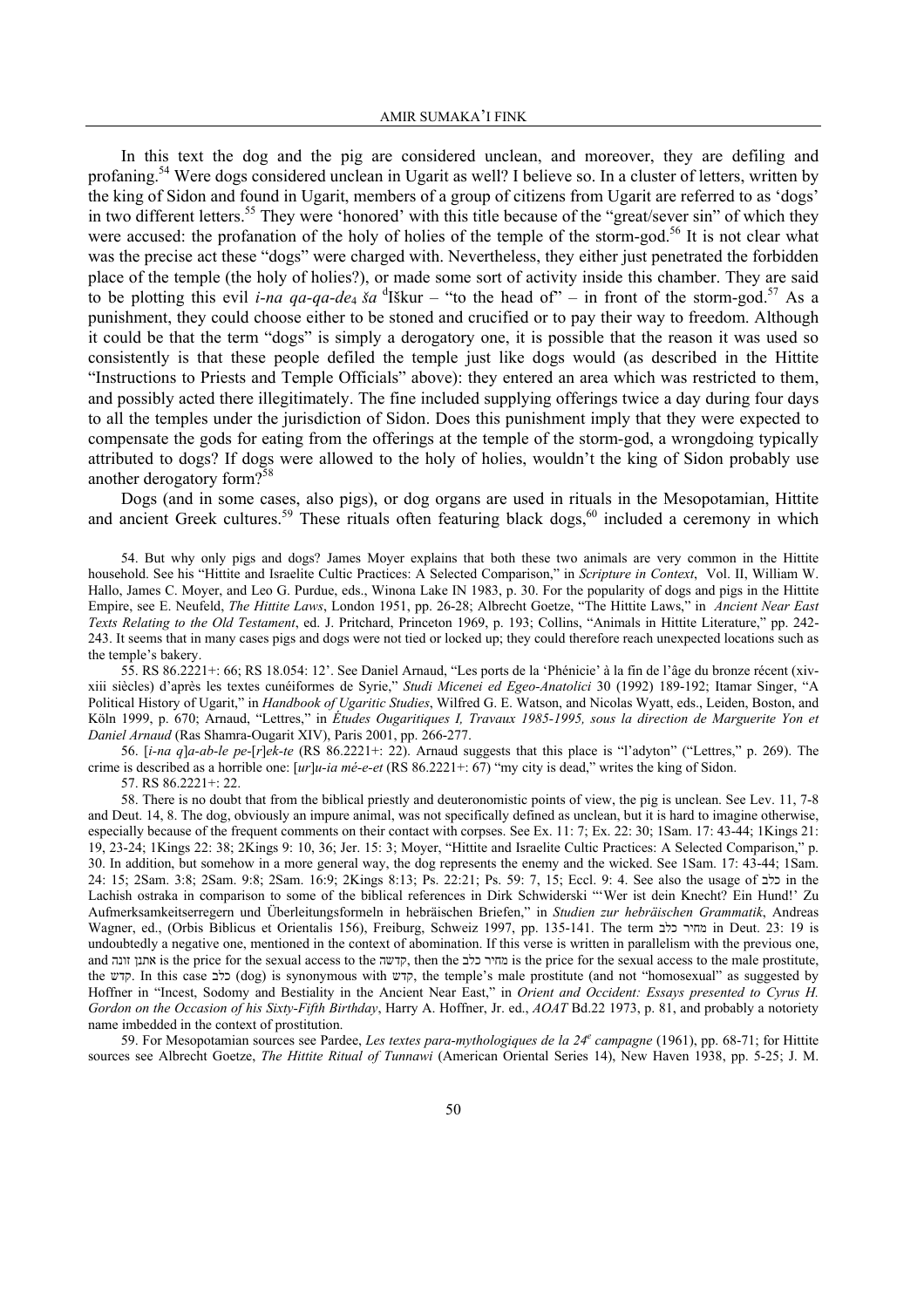evil, uncleanness or illness were transferred to the animals and disappeared by burning them or by letting the animals flee. If the no-longer extant part of RS 24.258 featured the catching (or even slaughtering) of the dog, then with its death, this dog took *'il'*s illness with it. Although this text is not a ritualistic one, it could nonetheless be inspired by this kind of text.

 These types of rituals persisted for a very long period in history, and as demonstrated by Sasson, a similar ritual, dated to the seventh century BCE at the earliest, is described by Deutero-Isaiah.<sup>61</sup> The text in Isaiah 66 is related to the Hittite and Mesopotamian ritual texts, and not to the Hittite "Instructions to Priests and Temple Officials." <sup>62</sup> These could be two sides of the same coin: although the unclean pig and dog are not allowed to be in contact with any of the "mainstream" rituals of the main gods, they are nevertheless utilized under special circumstance, and only after the "mainstream" rituals have proven ineffective.

 Could the enigmatic phenomenon of mass dog-cemeteries in fifth- and fourth-century east-Mediterranean cities (in Beirut, Akko, Dor, Ashdod and above all in Ashkelon) be explained in light of these rituals?<sup>63</sup> Probably not. These dogs were not slaughtered or killed. Michael Heltzer suggests that dog-cemeteries from the Persian period were the consequence of the cult of Astarte-Atargatis in Ashkelon and in other sites, and points out to additional evidence emanating from Phoenician and Punic culture.<sup>64</sup> One of Heltzer's indications is the Phoenician plaque from Kition, where dogs (and possibly puppies) are mentioned as "maître de temple" of <sup>*c*</sup> tert and *mkl*. These dogs receive offerings as if they were part of the temple's officers.<sup>65</sup> Could this indicate the existence of a different tradition where dogs are welcomed to

Sasson, "Isaiah LXVI 3-4a," *Vetus Testamentum* 26 (1976) 199-207; Moyer, "Hittite and Israelite Cultic Practices: A Selected Comparison," pp. 31-33; Billie Jean Collins, "The Puppy in Hittite Military Rituals," *Journal of Cuneiform Studies* 42 (1990) 211-226; idem, "Animals in the religions of Anatolia," pp. 322-323; Richard H. Beal, "Hittite Military Rituals," in *Ancient Magic and Ritual Power*, Marvin Meyer and Paul Mirecki, eds., Leiden, New York and Köln 1995, pp. 71-75. For Classical sources see West, "Hekate, Lamashtu and *klbt 'ilm*," pp. 374-376.

60. Moyer, "Hittite and Israelite Cultic Practices: A Selected Comparison," p. 31; Klaas R. Veenhof, "An Old Assyrian Incantation Against a Black Dog (kt a/k 611)," *Wiener Zeitschrift für die Kunde des Morgenlandes* 86 (1996) 425-433. For the role of white dogs in this type of rituals, see West, "Hekate, Lamashtu and *klbt 'ilm*," pp. 374-376.

61. Isa. 66: 3-4; Sasson, "Isaiah LXVI 3-4a," pp. 199-207.

62. For more traces of Hittite cult, ritual and cultural parallels see Hoffner, "Hittite-Israelite Cultural Parallels,", *The Context of Scripture*, vol. III, William W. Hallo, ed., Leiden, Boston, and Köln, pp. xxix-xxxiv; Moshe Weinfeld, "Traces of Hittite Cult in Shiloh, Bethel and in Jerusalem," *Religionsgeschichtliche Beziehungen zwischen Kleinasien, Nordsyrien und dem Alten Testament*, Bernd Janowski, Klaus Koch, and Gernot Wilhelm, eds., (Orbis Biblicus et Orientalis 129), Freiburg, Schweiz 1993, pp. 455-472.

63. See Paula Wapnish, and Brian Hesse, "Pampered Pooches or Plain Pariahs? The Ashkelon Dog Burials," *Biblical Archaeologist* 56 (1993) 55-80; Lawrence Stager, "Why were Hundreds of Dogs buried at Ashkelon?," in *Ashkelon Discovered: From Canaanites and Philistines to Romans and Moslems*, Washington DC 1991, pp. 34-36; idem, "Ashkelon," in *The New Encyclopedia of Archaeological Excavations in the Holy Land*, vol. 1, Jerusalem 1993, pp. 107-110; Michael Heltzer, "On the V<sup>th</sup> Century B.C.E. Dogs from Ashkelon," *Transeuphratène* 15 (1998) 149-152. There are many examples of dog burials from all over the ancient Near East, but most of them are not mass burials. See Wapnish and Hesse, "Pampered Pooches or Plain Pariahs?," pp. 67-73; Uwe Finkbeiner, and Hélène Sader, "Bey 020 Preliminary Report of the Excavations 1995," *Bulletin d'Archéologie et d'Architecture Libanaises* 2 (1997) 130-132.

64. Heltzer, "On the Vth Century B.C.E. Dogs from Ashkelon," pp. 149-152. This topic is also covered in Pardee, *Les textes para-mythologiques de la 24*<sup>e</sup> c*ampagne (1961)*, pp. 49-51.

65. Brian Peckman, "Notes on a Fifth-Century Phoenician Inscription from Kition, Cyprus (CIS 86)," *Orientalia* 37 (1968) 305-306. On the basis of this inscription, Stager interprets the term כלב מחיר in Deut. 23:19 as the wages of the temple's dogs; he writes that "there were probably healing cults involving sacred dogs operating in the vicinity of Jerusalem's Temple." See his "Why were Hundreds of Dogs buried in Ashkelon?," p. 36. Although this interpretation is consistent with the Kition plaque and with the actual feeding of the dog by  $c$ <sub>nt</sub> w  $c$ <sub>*ttrt*</sub> in our text, it is not appropriate to the biblical context. The biblical prohibition is on the use of a זונה אתנן and כלב מחיר for any vow. How to explain that one could use something, which had been given to a dog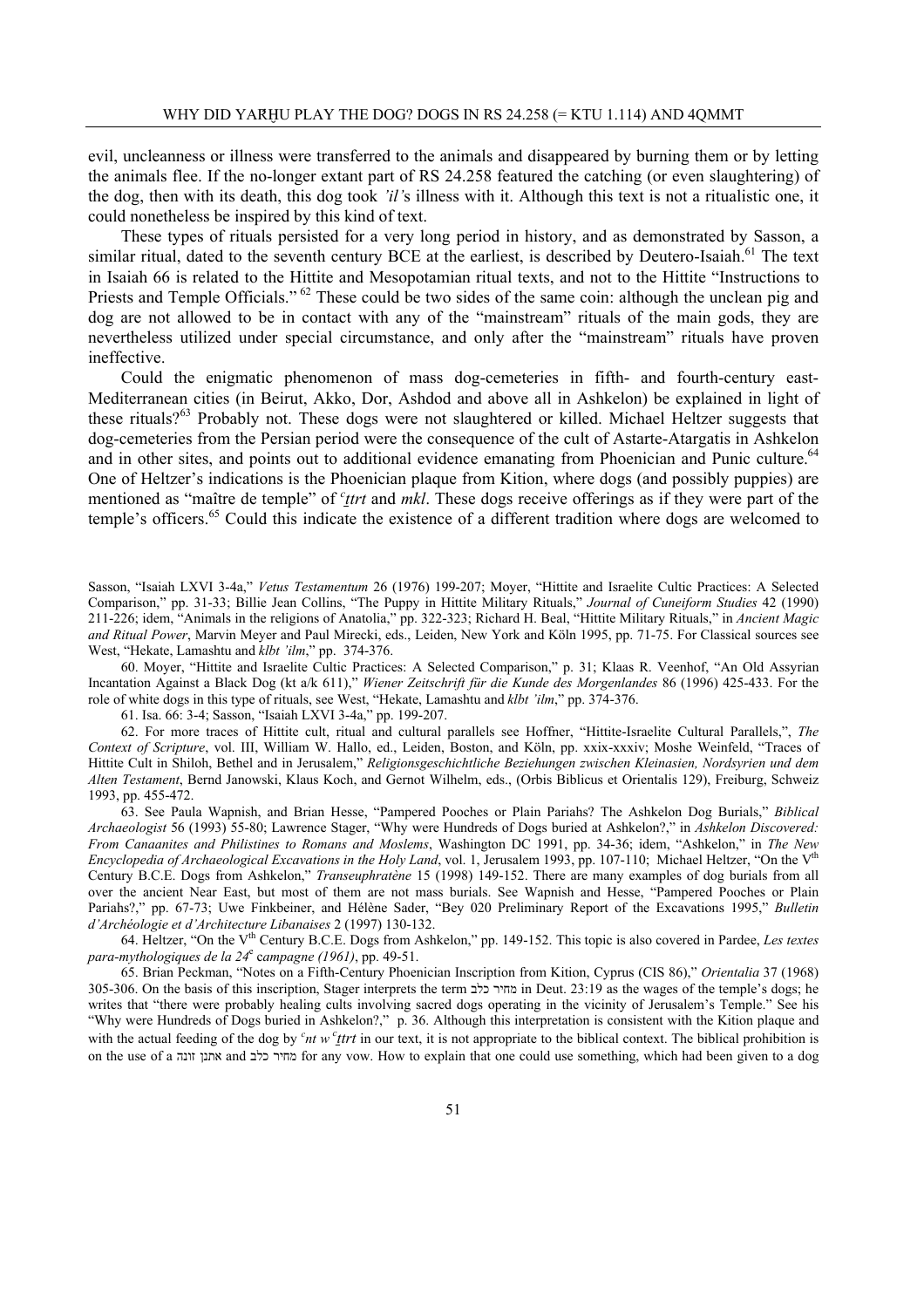the sanctuary, and even serve in it? Does *<sup>c</sup>*<sub>*ttrt*</sub> of the fifth century BCE preserve the older cult of *<sup>c</sup>*<sub>*ttrt*</sub> *w<sup><i>c*</sup><sub>nt</sub> or <sup>c</sup>nt w <sup>c</sup><sub>Ltrt</sub><sup>66</sup> In RS 24.258 <sup>c</sup><sub>Ltrt</sub> w<sup>c</sup>nt are not the only gods to feed the dog. Nonetheless, as mentioned above, they are the only feeders in the time when it is clear that the one being fed is not *yrh* any more, but a dog. In doing so, they open a religious debate in the court of *'il*, concerning the validity and appropriateness of feeding the dog with the gods' food, and of paying respect to it as if it were one of the gods; the answer to both issues is in the negative, as the feeding causes a chain of misfortunes.<sup>67</sup> The existence of two contradictory religious attitudes regarding dogs in the temple in Ugarit can be plausibly concluded from RS 24.258: the one of  $c$ <sup>t</sup> *t t*  $c$ <sup>*nt*</sup>, which sanctifies the dog (it is to be fed), and the one of Hittite origins, which posits the dog as an impure animal (in the voice of the door-keeper). These sets of beliefs may well have continued to coexist long after the destruction of Ugarit. While the later Phoenician religion could consider the dog to be sacred, the Jewish (and previously the Judean) religion never tolerated the presence of dogs in any sanctuary.<sup>68</sup>

### *4QMMT, 11QTORAH and the Mishnah: Dogs and Chickens in Jerusalem*

 An echo of the religious intolerance towards dogs in Ugaritian temples such as I propose above, is possibly found in Matthew 7: 6 and in Revelations 22: 16.<sup>69</sup> Although one may expect to find an influence from Trito-Isaiah on the New Testament, it seems that the prohibition on "giving to dogs what belongs to God" is not biblical, but rather a variation of the Hittite rules and Ugaritian practice. Were there more stages in the evolution from the Hittite Empire to the Gospel of Matthew?<sup>70</sup>

 A missing link can be found in the scroll from Qumran, now widely called *Miq§at Ma<sup>c</sup> aśê ha-Torah* (hereafter 4QMMT).<sup>71</sup> Elisha Qimron and John Strugnell have reconstructed the text of this scroll from six main fragments. One of the passages which was preserved in relatively good condition is particularly relevant to our discussion:

> ואין להבי למחנה הק[ו]דש כלבים, [דש ו]הבשר עליהם. **<sup>ק</sup>** שהם אוכלים מקצת [ע]צמות המ

(food, most probably) for a vow, unless this is a vow taken by a dog? Prostitutes or anyone profiting from their work can theoretically use this "bad" money for this unacceptable vow.

66. On the later attestation of <sup>*c*</sup><sub>Le</sub> *ttrt* w<sup>*c*</sup> or  $c$ <sup>*nt*</sup> w<sup>*c*</sup><sub>Le</sub> *ttrt*, see Anthony J. Frendo, "A New Punic Inscription from Zejtun (Malta) and the Goddess Anat-Astarte," *Palestine Exploration Quarterly* 131 (1999) 24-35, and bibliography there.

67. One could read RS 24.258 as a polemic text against  $c$ <sub>*ttrt w<sup>c</sup>nt*: the latter's hospitality toward the dog almost brings a</sub> disaster upon *'il*.

68. To the very least, dogs and pigs were not allowed into some sections of the Hittite temple. Seemingly in RS 24.258 no one is surprised to see a dog in *'il'*s house. Nevertheless, the god who raises the question and who "yells" at *'il* and on *'ttrt* w<sup>c</sup>nt is no other than the doorman of *'il's* house, the guard of the temple. If dogs are not allowed there, it is up to him to stop them upon entrance. Of course he could not stop the dog at the gate, since when the latter arrived to the party, he was still the moon-god. That the doorkeeper is the one who is angry to see a dog in the house could be interpreted therefore as yet another hint that dogs were not allowed. Were the Ugaritic rules regarding dogs in temples similar to the Hittite unqualified refutation of either "pig or dog"? I believe that RS 24.258, together with the above mentioned documents from Sidon demonstrate it.

69. Marc Philonenko, "'Dehors les chiens' (Apocalypse 22.16 et 4QMMT B 58-62)," *New Testament Studies* 43 (1997) 445-450.

70. I do not see a reason to look for any religious rationale in the writings of a Greek comic poet who describes on one occasion how inedible are the offerings to the gods; not only do human beings not find them tasty, even hungry dogs would not have them. For the text and discussion, see F. T. van Straten, *Hiera Kala: Images of Animal Sacrifice in Archaic and Classical Greece*, p. 126.

71. For a comprehensive publication of 4QMMT see Elisha Qimron and John Strugnell, *Qumran Cave 4*, vol. 5: *Miq§at /Mac aśê ha-Torah* (Discoveries in the Judean Desert X), Oxford 1994.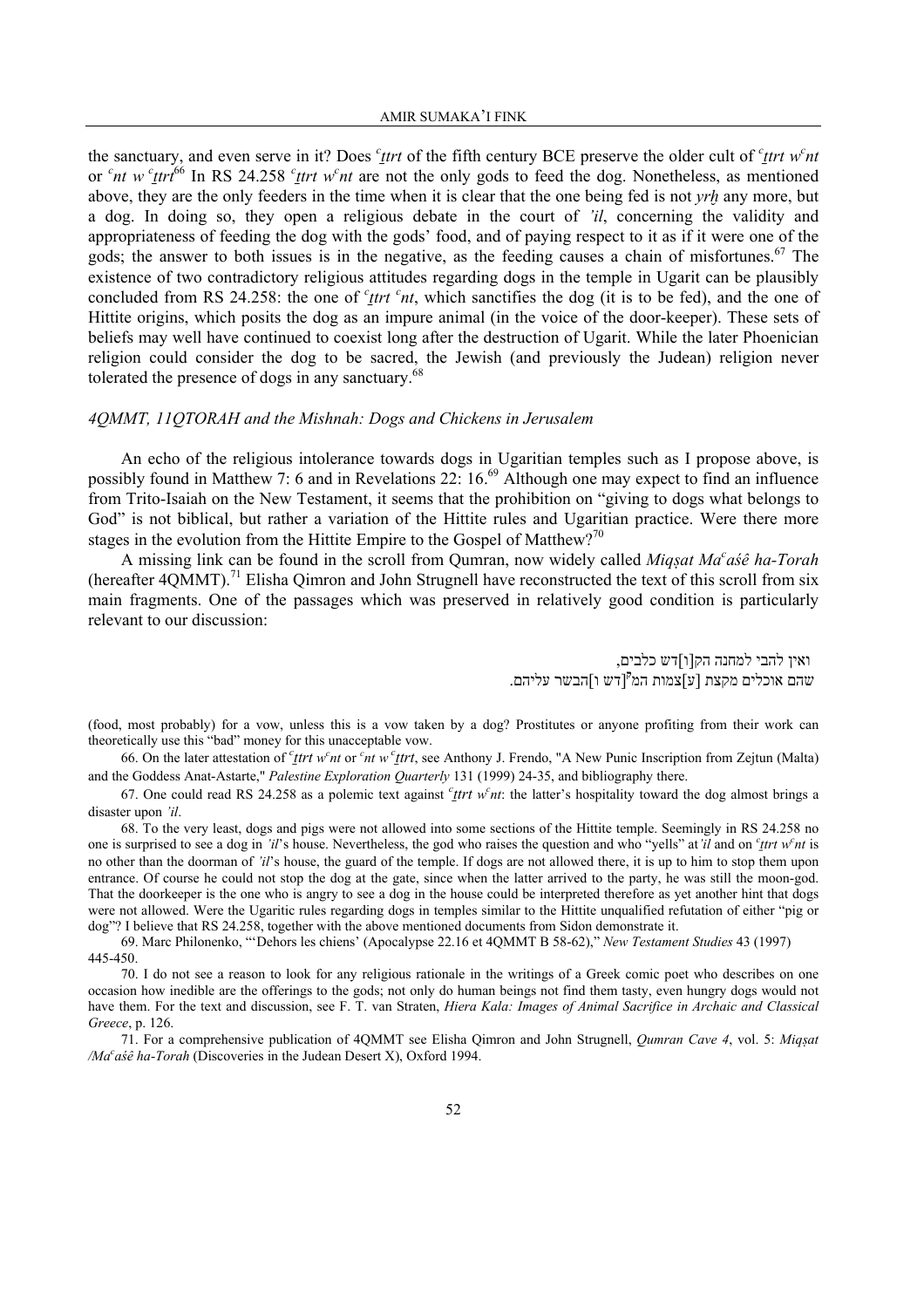כי ירושלים היאה מחנה הקדש והיא המקום שבחר בו מכול שבטי י[שראל,  $^{72}$ יר]ושלים היא ראש מחנות ישראל

"And one must not let dogs enter the holy camp, since they may eat some of the bones of the sanctuary while the flesh is (still) on them. For Jerusalem is the camp of holiness, and is the place which He has chosen from among all the tribes of Israel. For Jerusalem is the capital of the camp of Israel."<sup>73</sup>

Qimron and Strugnell connect the above citation with a passege from Mishnah Bava Kama 7: 7:

אין מגדלים תרנגולים בירושלם, מפני הקדשים; ולא כהנים בארץ ישראל, מפני הטהרות . אין מגדלים חזירים בכל מקום. לא יגדל אדם את הכלב, אלא אם כן היה קשור בשלשלת 74.

"They do not rear chickens in Jerusalem, on account of the Holy Things, nor do priests [rear chickens] anywhere in the Land of Israel, because of the [necessity to preserve] the cleanness [of heave offering and certain other foods which are handed over to the priests]".

They do not rear pigs anywhere. A person should not rear a dog, unless it is kept tied up by a chain."<sup>75</sup>

 Furthermore, Qimron shows that a fragment, which he claims to be part of 11QTORAH ("the temple scroll") "contains an ordinance prohibiting the raising of chickens in Jerusalem:"<sup>76</sup>

> $]$  ה  $[$   $]$   $]$ 2 לבוא אל עירי [ 3 תרנגול לא תגד[לו 4 בכול המקדש [ 5 המק[דש

These are the three central Jewish sources of the time dealing with the question at hand.<sup>77</sup> Most scholars agree that 4QMMT is a sectarian text, underscoring the major disagreements between the authors

72. The punctuation and format follow David Henshke, "Qedushat yerushalayim: bein hazal la-halakha ha-/kitatit" (The Sanctity of Jerusalem: The Sages and Sectarian *Halakha*), *Tarbiz* 66/1 (October-December 1997): 22. See also Qimron and Strugnell, ibid., 19, 52.

73. The translation is taken from Qimron and Strugnell, ibid., p. 53.

74. The punctuation follows Hanoch Albek and Hanoch Yalon, *Shisha Sidre Mishna: Seder Neziqin* (Jerusalem and Tel Aviv, 1959), 39.

75. Translation by Jacob Neusner, *The Mishnah: A New Translation*, New Haven and London 1988, p. 519. See also b.Bava Kama 82b, where the rearing of chicken is mentioned among other things prohibited in Jerusalem "תרנגולין בה מגדלים ואין", and see "ואין מגדלין בה תרנגולין משום קדשים" at the same page.

76. Qimron, "Ha-tarnegol ve-ha-kelev u-megilat ha-miqdash – 11QT<sup>c</sup>" (Chickens in the Temple Scroll {11QT<sup>c</sup>}), *Tarbiz* 64/4 (1995) 473. For other points of similarity between 4QMMT and the temple scroll, and for the claim for their temporality see Barbara Thiering, "The Date and Order of Scrolls, 40 BCE to 70 CE," in *The Dead Sea Scrolls Fifty Years after their Discovery*, *Proceedings of the Jerusalem Congress, July 20-25, 1997*, Lawrence H. Schiffman, Emanuel Tov, and James C. VanderKam, eds. Jerusalem 2000, pp. 194-196.

77. For a survey of additional sources for this discussion see Qimron, ibid., pp. 473-474, notes 4-5.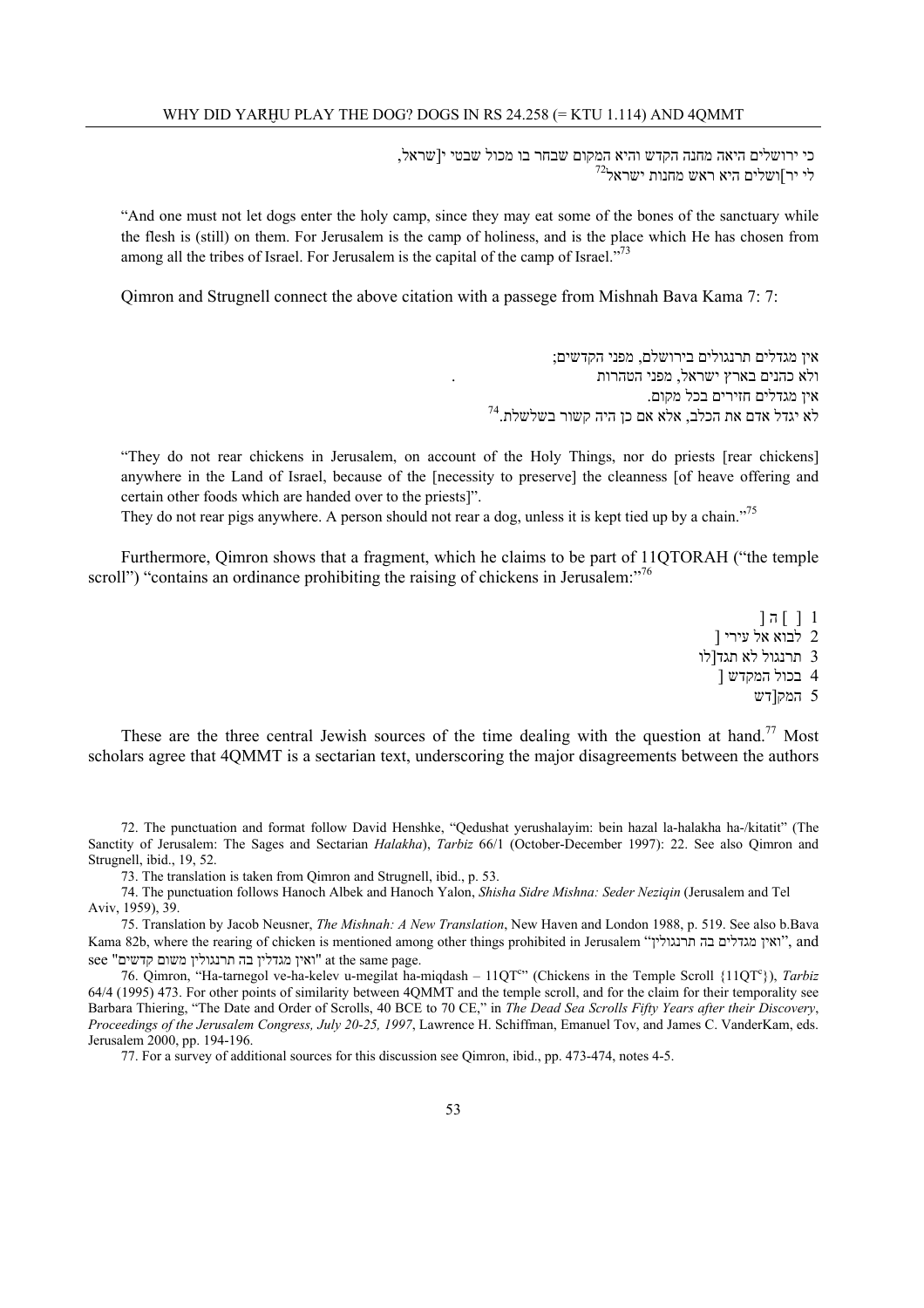and the Pharisees at that time.<sup>78</sup> According to this argument, these disagreements brought the people of the sect to seclude themselves from the general public. Why is the issue of raising dogs in Jerusalem so offensive to their beliefs?

 The second citation is from the Mishnah, reflecting Pharisaic Halakha and dated to circa 200 CE. Can we find there an answer to the sect's grievances and demands? Let us first address the question of rearing chickens, for it seems that there was general agreement that one was not allowed to rear chickens in Jerusalem. Both the Mishnah and 11QTORAH testify to it, and what is more, it is not mentioned as a matter under debate in 4QMMT.<sup>79</sup> The chicken is considered a pure animal, and the prohibition to rear it most probably has to do with its behavior rather than with the question of its purity for consumption purposes. The traditional commentary on the Mishnah's explanation for this prohibition, הקדשים מפני and הטהרות מפני, is that chickens, wandering around freely, may contaminate the קדשים and טהרות with impure worms or insects.<sup>80</sup>

 I would like to propose a different explanation for this prohibition: the improper act might be that animals, pure or impure, chicken or dog, *eat* from the קדשים and טהרות in general, or in particular, their leftovers.<sup>81</sup> This was not a matter of dispute between the author of 4OMMT and the Pharisees. As David Henshke has demonstrated, at stake here is whether standard slaughtering is allowed in Jerusalem (the Pharisees' point of view), or that all slaughtering must take place in the temple, and so everything slaughtered in Jerusalem is קדשים) 4QMMT's point of view)82. The general status quo against rearing chickens in Jerusalem is derived from the method of their breeding in that period: chickens were not locked inside their coops, but were free to collect their food all around, especially in the garbage.<sup>83</sup> Since it was impossible to lock them up permanently and at the same time rear them healthily, it was agreed by

78. See Devorah Dimant, "The Library of Qumran: Its Contents and Character," *The Dead Sea Scrolls Fifty Years after their Discovery*, pp. 173-174. Dimant emphasizes that "some of these controversies are identical to those between Pharisees and Sadducees recorded by the Mishna. But unlike the Mishna, our Qumranic text adopts the Sadducean position and contests the Pharisaic one; in the Mishnah the situation is the reverse." Nevertheless, Dimant holds the opinion that in this text we see some points of agreement between the Qumran community and the Sadducees. Others, such as Lawrence Schiffman, for instance, believe that this text is Sadducee. See his "Sacral and Non-Sacral Slaughter according to the *Temple Scroll*," in *Time to Prepare the Way in the Wilderness: Papers on the Qumran Scrolls by Fellows of the Institute for Advances Studies of the Hebrew University, Jerusalem, 1989-1990*, Lawrence H. Schiffman and Devorah Dimant, eds., Leiden 1995, pp. 82-84. See also Thiering's suggestion ("The Date and Order of Scrolls, 40 BCE to 70 CE," p. 195) that 4QMMT "have been written by Menahem the Essene to the Pharisee leader, possibly Hillel himself." Thiering dates of the 4QMMT composition to the 30s BCE. (ibid., p. 194).

79. It is questionable how thoroughly this rule was observed. See *Mishnah 'eduyot* 6:1; Ephraim E. Urbach, *The Halakha: Its Sources and Development*, translated by Raphael Posner, *Yad la-Talmud* 1986, pp. 82-83; Qimron, "ha-tarnegol ve-ha-kelev umegilat ha-miqdash –  $11QT^c$ ," p. 474, note 8. See also Matthew 26, 74-75; Mark 14, 72; Luke 22, 60-61; John 18, 27.

80. Ephraim E. Urbach, *The Halakha*: *Its Sources and Development*, p. 27; Henshke, "*qedushat yerushalayim: bein hazal la-halakha ha-kitatit*," p. 27.

81. מקצת [ע] המק| דש [ מקצת is one of the possible forms of the קדשים. Thus the prohibition on rearing chickens and dogs in Jerusalem is formulated due to exactly the same reasons. A description of when and how dogs and chickens might eat from the קדשים can be found in Jodi Magness, *The Archaeology of Qumran and the Dead Sea Scrolls*, Grand Rapids MI and Cambridge U.K., 2002, pp. 120-121.

82. Ibid. See also Henshke, "qedushat yerushalayim be-*Miq§at Mac aśê ha-Torah*: iyun hozer" (The Sanctity of Jerusalem in *Miq§at Ma<sup>c</sup> aśê ha-Torah*: A Reconsideration [notes and comments])," *Tarbiz* 69/1 (1999) 145-150; Menahem Kister, "iyunim bimgilat Miq*şat Ma<sup>c</sup>aśê ha-Torah*: halakha, teologia, lashon ve-luaḥ (Studies in 4Q Miq*şat Ma<sup>c</sup>aśê ha-Torah* and related Texts: Law, Theology, Language and Calendar)," *Tarbiz* 68/3 (1999) 335-339; Hanna K. Harrington, "Holiness in the Laws of 4QMMT," in *Legal Texts and Legal Issues, Proceedings of the Second Meeting of the International Organization for Qumran Studies, Cambridge 1995, Published in Honour of Joseph M. Baumgarten*, Moshe Bernstein, Florentino García Martínez, and John Kampen, eds., Leiden, New York, and Köln 1997, pp. 109-117.

83. See Joshua Schwartz, "Cats in Ancient Jewish Society," *Journal of Jewish Studies* 52/2 (2001) 215-220, and in particular p. 217, notes 36-38; Ze'ev Safrai, *The Economy of Roman Palestine*, London and New York 1994, pp. 179-181.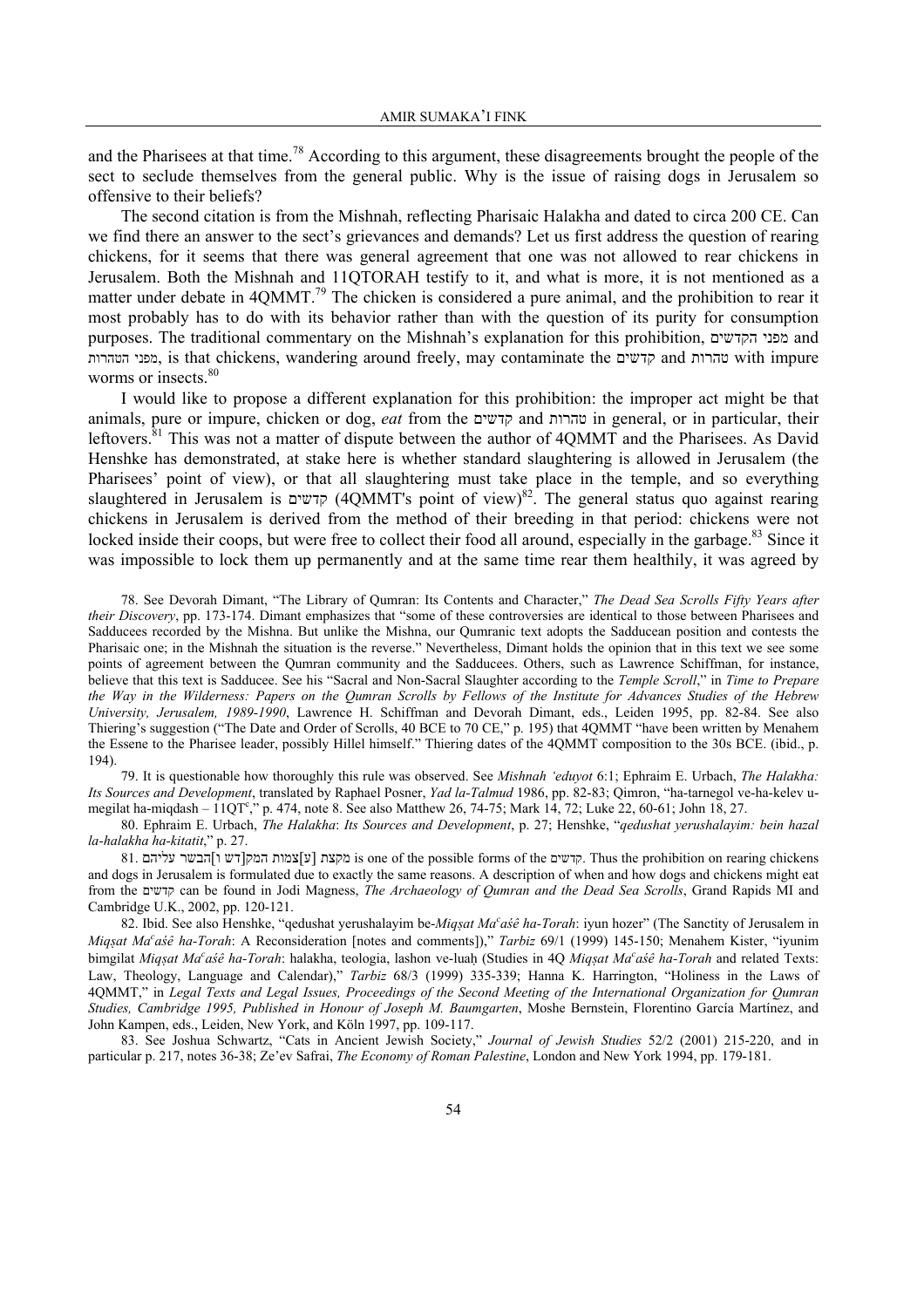both sides that in Jerusalem, where a lot (according to Pharisees) or all (4QMMT) of the slaughtering took place in the temple, the likelihood that a chicken would eat from the קדשים was very high for chickens are carnivores.<sup>84</sup> Chickens were not a matter for dispute, but dogs were – why? Clearly not on the grounds that chickens are pure and dogs are not, but rather because contrary to the chickens, the Mishnah provides a solution to the problem of dogs:

 $^{85}\!$ לא יגדל אדם את הכלב, אלא אם כן היה קשור בשלשלת

"A person should not rear a dog, unless it is kept tied up by a chain."

When only some of the slaughterings in Jerusalem are קדשים, and dogs are kept tied up by a chain, there is no risk that they would eat from the קדשים, unless they are fed with them on purpose.86 This is not the case when all the slaughterings are קדשים. In that case, what else could one feed the dogs with? For that reason 4OMMT wishes to prohibit any rearing of dogs in Jerusalem.<sup>87</sup>

 The rule, interdicting animals to eat from the קדשים, should not be confused with another prohibition on bringing to Jerusalem meat or skin of any impure animal, or rearing these animals in the city. This rule

84. 4QMMT helps us understand the *Mishnah*, explaining that also considered as קדשים are any remnants of the temple's slaughterings: מקצת [ע]צמות המק[דש ו]הבשר עליהם.

 "בהאכלת הכלבים יקפידו הכול ליתן להם מן החולין, המצויים בירושלים :that writing *Mishnah* the of passage this ignores Henshke 85. ". (לא יבואו להאכיל כלבים בקודשים (ibid., 27). I believe that the requirement to tie dogs is the response of the Pharisees, preserved in the *Mishnah*, to the claims of 4QMMT. It is possible that this rule applied at first only to Jerusalem, and later on became a general rule. Qimron points out ("Ha-tarnegol ve-ha-kelev u-megilat ha-miqdash –  $11QT^c$ ," p. 473, n. 4) that "המשנה משמרת חוק שענינו טהרת ירושלים, אך הוא מובא בדיני נזיקין ולא במסכתות שעניינן קודשים וטהרות, כנראה אגב גררא לאיסור גידול עזים בארץ- ". Similar to Qimron, I believe that considerable portions of mishnah Bava Kama 7:7 have קדשים, and טהרות, not Nezikin, as a subject matter. While this brings Qimron to rationalize the presence of the ruling about chickens in this section of the mishnah, I believe the same reasoning should also be applied to the ruling about dogs. Although keeping the dogs tied by a chain is exactly what one would expect to find in mishnah Nezikin, the origin of this ruling probably has to do with the prohibition of dogs from eating תקצת [ עליהם [ מקצת [ עליהם]

Ine juxtaposition of this rule with the one utterly prohibiting rearing pigs, seems to be related also to the Hittite "pig or dog" rules and to Matthew 7:6. For more cases exhibiting similar juxtapositions see Qimron and Strugnell, *Qumran Cave 4*, vol. 5: *Miq§at Mac asê Ha-Torah*, p. 163, n. 145.

86. In their commentary, Qimron and Strugnell write: " . . . it seems that dogs (rather than other animals) are involved not because they are impure, but because it is their habit to dig up bones; thus they eat the flesh that remains on the bones of the sacrificial animals (*Qumran Cave 4*, vol. 5, p. 163, and n. 145 on the same page). This assumption, as well as the text of 4QMMT, can be related to one of the translations of *yq¨q¨* in line 5 of RS 24.258. The Judeo-Aramaic meaning of the verb קשקש, which appears in Mishnaic Hebrew as well, is "to dig" or "to hoe." See Pardee, Les textes para-mythologiques de la 24<sup>e</sup> campagne *(1961)*, pp. 42-43; Kevin Cathcart, "Ilu, Yarihu and the One with the Two Horns and a Tail," p. 4; Wyatt, *Religious Texts from Ugarit,* p. 407, n. 13. From the literary-structural points of view, this interpretation seems to me better for two reasons: 1) it emphasizes the motion of *yrh*'s downfall –not only the fact that he falls down to the ground under the table, but also that he takes this downfall to an extreme, starting to dig into the ground, and 2) this is the first hint to us about the next disaster: this "like a dog" creature, *yrh*, begins to look for food by digging in the ground like a dog. We know that the only food he/it might find in the house of *'il* is gods' food, the eating of which may bring a disaster.

87. Joseph M. Baumgarten, "The "Halakha in Miqșat Ma<sup>c</sup>aśê ha-Torah (MMT)," Journal of the American Oriental Society 116.3 (1996) 514, and Lawrence H. Schiffman, *Reclaiming the Dead Sea Scrolls: The History of Judaism, the Background of Christianity, the Lost Library of Qumran*, Philadelphia and Jerusalem 1994, pp. 337-338, have both tried to draw a connection between the bone-deposits unearthed in Qumran and the prohibition of dogs from entering Jerusalem or the Camp of holiness. I agree with Magness (*The Archaeology of Qumran and the Dead Sea Scrolls*, p. 120), who refutes this idea. If indeed 4QMMT applied to Qumran, as Baumgarten and Schiffman suggest, then dogs were not allowed there, and there was no need to deposit the bones, allegedly to protect them from dogs. Moreover, not only can dogs dig rather deep in order to find bones, sometimes they even dig a hole and deposit the bones in it in order to return to them sometimes later to dig them out. Likewise, although fleshless bones are certainly less tasty for dogs, dogs are still attracted to them, and would sometimes dig them out of the ground anyway.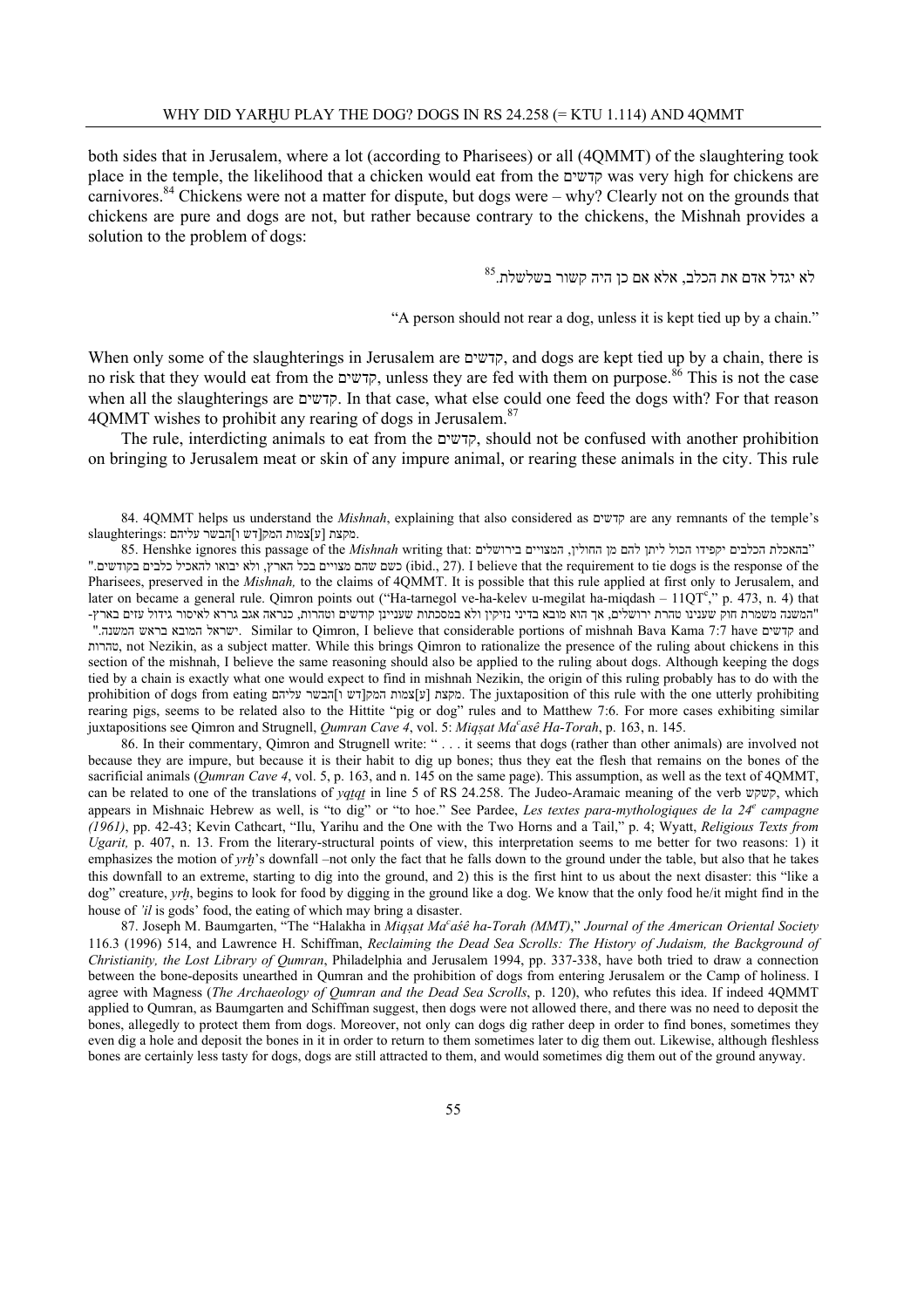is found (with variations) in the Temple Scroll,  $4QMMT^{88}$  and in an edict of Antiochus III, quoted by Josephus in his Antiquities 12, 146:

"Nor shall anyone bring into the city the flesh of horses or of mules or of wild or tame asses, or leopards, foxes or hares or, in general, of any animals forbidden to the Jews. Nor it is lawful to bring in their skins or even to breed any of these animals in the city. But only the sacrificial animals known to their ancestors and necessary for the propitiation of God shall they be permitted to use."<sup>89</sup>

 This rule, although not explicitly dealing with pigs or dogs, could be related to the Hittite instructions prohibiting the entrance of non-sacrificial animals (pigs and dogs) to the temple. The identification of Antiochus III of the temple with "all of Jerusalem" is similar to the one of 4QMMT and the Temple Scroll, both applying the sacred rules to the city in its entirety.

 Furthermore, this might be the reason that both 4QMMT and the Temple Scroll prohibit the bringing to Jerusalem of skins of pure animals, fearing that they could be used at the temple or be confused with skins of pure animals, which were slaughtered at the temple. According to these scrolls, all products emanating from pure animals in Jerusalem should have their origin in the temple slaughtering.

 I believe that the comprehensive view of the people of these scrolls in regards to animals in Jerusalem is as follows: dogs and chickens should not be allowed into Jerusalem for the same reason –they are carnivores; impure animals or products made of them should not be allowed to the city– they are impure; $90$ skins of pure animals should not be allowed –they would be probably confused with skins of animals slaughtered at the temple.<sup>91</sup>

 4QMMT alludes to the fear that dogs eat from God's food, המ צמות]ע [מקצת **<sup>ק</sup>** עליהם הבשר]ו דש [, as one of the main reasons for the separation of its authors from the rest of the public. This anxiety is common to both 4QMMT, the Mishnah, the Hittite "Instructions to Priests and Temple Officials" and to RS 24.258.<sup>92</sup> In all of these texts, feeding an animal, and especially a dog, with god's food is considered to be a severe sin; indeed, in RS 24.258 it almost brought a disaster upon the father of the gods.

#### *Conclusions*

 Two events described in RS 24.258 are crucial for deciphering the mythological conventions of this text, namely, the descent of the moon god *yrh* under the table, and the dog eating from the gods' food. Parallels to the former exist in a Hattic-Hittite mythological text. The latter conceivably exposes a Ugaritian religious polemic, whether dogs are allowed into temples, and whether they are permitted to eat from the offerings. It is precisely this polemic which is presented in RS 24.258 in a form of a rebuke

88. Qimron, "ha-tarnegol ve-ha-kelev u-megilat ha-miqdash -- 11QT<sup>c</sup>," pp. 474-475; Qimron and Strugnell, *Qumran Cave 4, vol. 5: Miq§at Ma<sup>c</sup> aśê ha-Torah*, pp. 154-156, and its review in Baumgarten, "The halakha in *Miq§at Ma<sup>c</sup> aśê ha-Torah (MMT)*," pp. 513-514; Schiffman, "The Prohibition of the Skins of Animals in the *Temple Scroll and Miq§at Ma<sup>c</sup> aśê ha-Torah*," in *Proceedings of the Tenth World Congress of Jewish Studies, Division A: the Bible and its World, Jerusalem 1990, pp. 191-198.* 

89. Translation is taken from the Loeb edition: Josephus Flavius, *Jewish Antiquities*, 9 vols, translated by Ralph Marcus (Cambridge MA 1943).

90. Dogs are included in this second argument as well. Nonetheless, there is reason to believe that among Jews, dogs outnumbered any other impure domesticated animal. Another reason to place this emphasis on dogs is that unlike most domesticated animals, dogs are carnivores, and therefore the prohibition has to do not only with their impurity, but also with the certainty that they would eat the temple's slaughtering.

91. Pure animals (and their by-products) are prohibited from reaching Jerusalem on two grounds: behavior (chickens), and place of slaughtering (out of Jerusalem).

92. Where we are informed in lines 1-2 that '*il* himself slaughtered and butchered the meat for his feast. This makes the cuts eaten in this event into a convincing equivalent to מקצת [ע]צמות המק[דש ו]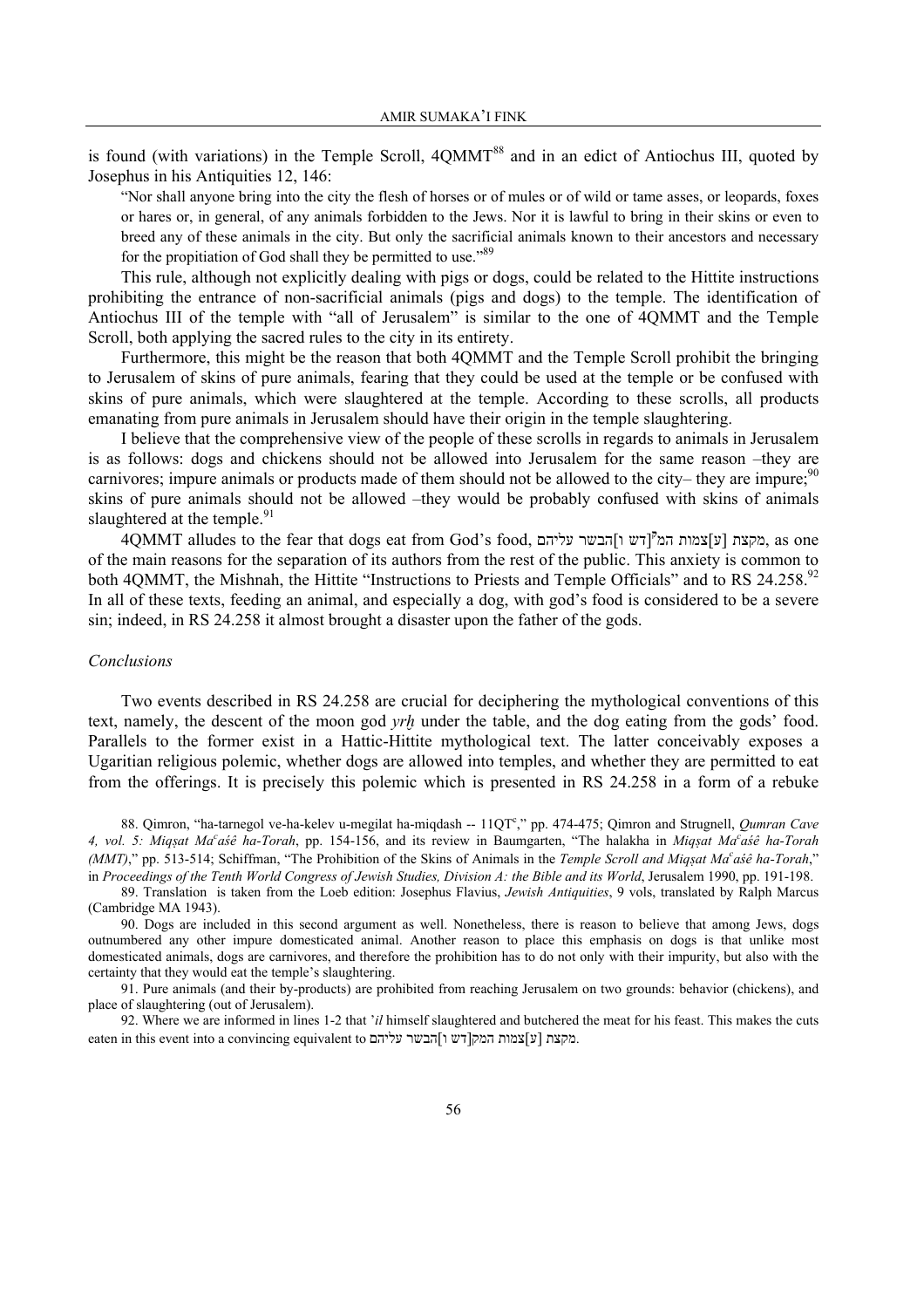directed to *<sup>c</sup>* test and *<sup>c</sup>nt* for feeding the dog, and to *'il* for not preventing it. It is certainly possible that this is the only extant text that brings this debate to the fore; indeed, it may have been one of its raison d'être. The approach approving of dogs is apparent in the cult of <sup>c</sup><sub>Itrt</sub> and attested in a Phoenician plaque from Kition as well as in the Persian period dog cemeteries all along the east Mediterranean shore. The opposite approach, firmly grounded in the Hittite temple instructions, is adopted by all the religious groups of Second Temple period Judah, and can be traced to as late as the Gospel of Mathew and Revelations.

 The central place given to this question in the Halakhic dispute, reflected in 4QMMT, is probably due to an earlier tradition, keeping away dogs from the temple and the sacrifices. The position of 4QMMT is based on the authors' opinion that since all slaughtering in Jerusalem must take place at the temple, it is impossible, therefore, to feed dogs from anything else but the temple's slaughtering. 4QMMT concludes that dogs should be banned from entering the city. On the other hand, the Mishnah permits to rear dogs everywhere, as long as they are tied up with a chain. This is a consequence of the Pharisaic ruling that only some of the slaughtering in Jerusalem should take place at the temple. This would enable the dog owners to make sure they do not eat any of the temple slaughtering.

#### *Cited Works*

- Arnaud, Daniel, "Lettres," in *Études Ougaritiques I*, *Travaux 1985-1995, sous la direction de Marguerite Yon et Daniel Arnaud*, (Ras Shamra-Ougarit XIV), Paris 2001, pp. 257-290
- ---- "Les ports de la 'Phénicie' à la fin de l'âge du bronze récent (xiv-xiii siècles) d'après les textes cunéiformes de Syrie," *Studi Micenei ed Egeo-Anatolici* 30 (1992) 179-194.
- Baumgarten, Joseph M., "The 'Halakha in *Miq§at Ma<sup>c</sup>aśê ha-Torah (MMT)," Journal of the American Oriental Society* 116.3 (1996) 512-516.
- Beal, Richard H., "Hittite Military Rituals," in Marvin Meyer and Paul Mirecki, eds., *Ancient Magic and Ritual Power*, Leiden, New York and Köln, 1995, pp. 63-76.
- Black, Jeremy, and Anthony Green, *Gods, Demons and Symbols of Ancient Mesopotamia: An Illustrated Dictionary,* London 1992.
- Cathcart, Kevin, "Ilu, Yarihu and the One with the Two Horns and a Tail," in N. Wyatt, W. G. E. Watson and J. B. Lloyd, eds., *Ugarit, Religion and Culture* (Ugaritisch-Biblische Literatur 12), Münster 1996, pp. 1-8.
- Collins, Billie Jean, "Animals in Hittite Literature," in B. J. Collins, ed., *A History of the Animal World in the Ancient Near East*, Leiden, Boston, and Köln, 2002, pp. 237-250.
- ---- "Animals in the Religions of Ancient Anatolia," in B. J. Collins, ed., *A History of the Animal World in the Ancient Near East*, Leiden, Boston, and Köln 2002, pp. 309-334.
- ---- "The Puppy in Hittite Ritual," *Journal of Cuneiform Studies* 42/2 (1990) 211-226.
- Dietrich, Manfried, and Oswald Loretz, "'Siehe, da war er (wieder) munter!' Die mythologische Begründung für eine medikamentöse Behandlung in KTU 1.114 (RS 24.258)," in Meir Lubetski, Claire Gottlieb, and Sharon Keller, eds., *Boundaries of the Ancient Near Eastern World, A Tribute to Cyrus H. Gordon* (Journal for the Study of the Old Testament, Supplement Series 273), Sheffield 1998, pp. 174-198.
- Dimant, Devorah, "The Library of Qumran: Its Contents and Character," in Lawrence H. Schiffman, Emanuel Tov, and James C. VanderKam, eds., *The Dead Sea Scrolls Fifty Years after their Discovery: Proceedings of the Jerusalem Congress, July 20-25, 1997*, Jerusalem 2000, pp. 170-176.
- Finkbeiner, Uwe and Hélène Sader, "Bey 020 Preliminary Report of the Excavations 1995," *Bulletin d'Archéologie et d'Architecture Libanaises* 2 (1997) 114-166.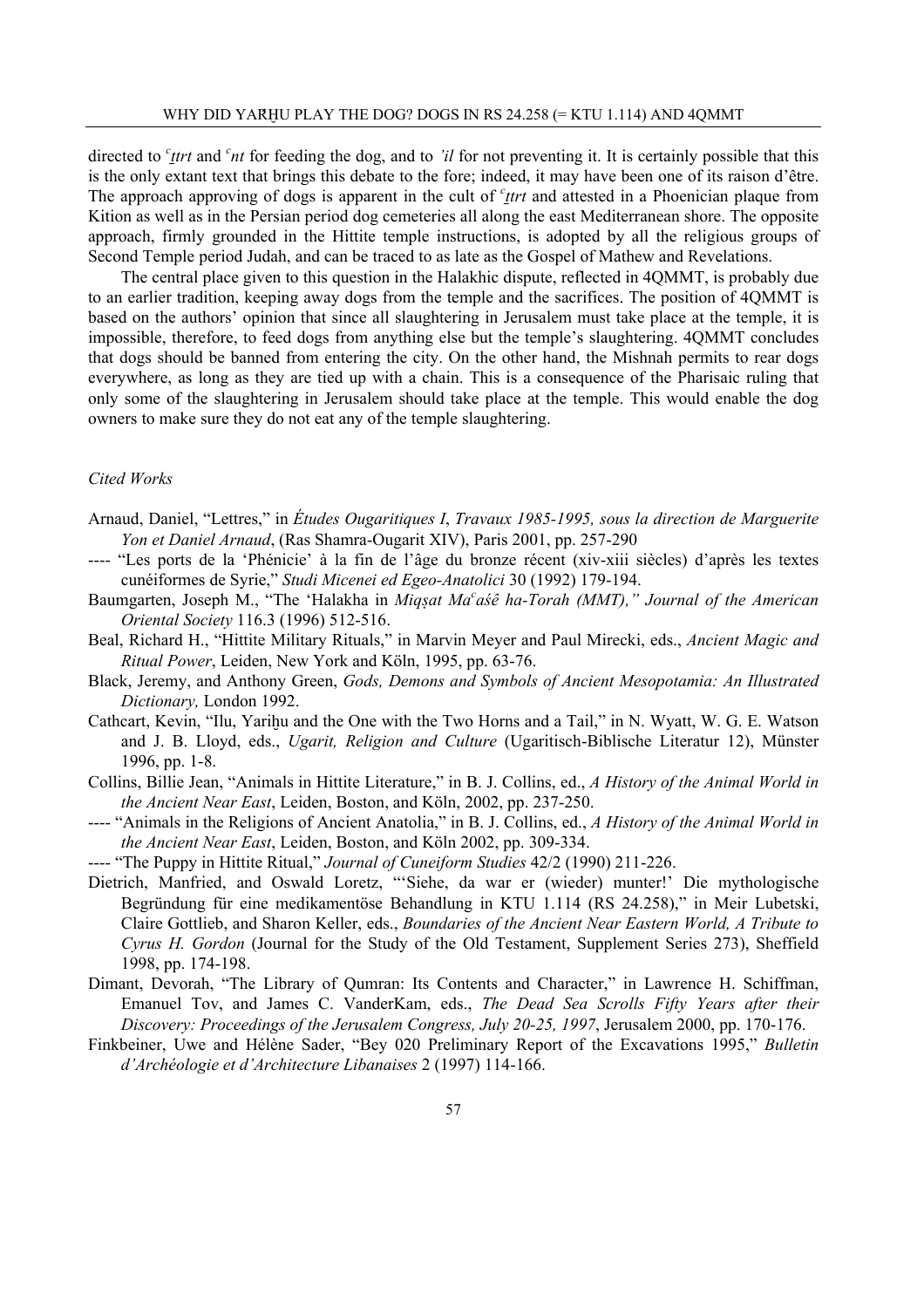- Fleming, Daniel E., "New Moon Celebration Once a Year: Emar's Hidašu of Dagan," in K. van Lerberghe, and A. Schoors, eds., *Immigration and Emigration within the Ancient Near East* (Festschrift E. Lipiński; Orientalia Lovaniensia Analecta 65), Leuven 1995, pp. 57-64.
- Foster, Benjamin R., "Sin and the Cow," in *Before the Muses: An Anthology of Akkadian Literature*, 2 vols., Bethesda MD 1993, pp. 876-877.
- Frankfort, Henri, *The Art and Architecture of the Ancient Orient*, Middlesex 1969.
- Frendo, Anthony J., "A New Punic Inscription from Zejtun (Malta) and the Goddess Anat-Astarte," *Palestine Exploration Quarterly* 131 (1999) 24-35.
- Goetze, Albrecht, "*Madduwattaš*," in Ferdinand Sommer, ed., *Hethitische Texte in Umschrift, mit Übersetzung und Erläuterungen*, book 3. Leipzig 1928.
- ---- *The Hittite Ritual of Tunnawi* (American Oriental Series 14), New Haven 1938.
- ---- "The Hittite Laws," in J. Pritchard, ed., *Ancient Near East Texts Relating to the Old Testament*, Princeton 1969, pp. 188-197.
- Grottanelli, Cristiano, "Wine and Death -- East and West," in Oswyn Murray, and Manuela Tecusan, eds., *In Vino Veritas*, Rome 1995, pp. 62-92.
- ---- "The Roles of the Guest in the Epic-Banquet," in Carlo Zaccagnini, ed., *Production and Consumption in the Ancient Near East*, Budapest 1989, pp. 272-332.
- Hallo, William W., "Ibbi-Sin (2.142)," in William W. Hallo, ed., *The Context of Scripture*, vol. 2, Leiden, New York and Köln 2000, pp. 395-396.
- Harrington, Hanna K., "Holiness in the Laws of 4QMMT," in Moshe Bernstein, Florentino García Martínez, and John Kampen, eds., *Legal Texts and Legal Issues, Proceedings of the Second Meeting of the International Organization for Qumran Studies, Cambridge 1995, Published in Honour of Joseph M. Baumgarten*, Leiden, New York, and Köln 1997, pp. 109-128.
- Healey, John F., "The Pietas of an Ideal Son in Ugarit," *Ugarit-Forschungen* 11 (1979) 353-356.
- Heltzer, Michael, "On the V<sup>th</sup> Century B.C.E. Dogs from Ashkelon." *Transeuphratène* 15 (1998) 149-152.
- Henshke, David, "qedushat yerushalayim be-Miqṣat Ma°aśê ha-Torah: iyun hozer (The Sanctity of Jerusalem in Miqșat Ma<sup>c</sup>aśê Ha-Torah: A Reconsideration [notes and comments])," Tarbiz 69/1 (1999) 145-150.
- ---- "qedushat yerushalayim: ben hazal la-halakha ha-kitatit (The Sanctity of Jerusalem: The Sages and Sectarian Halakhah)," *Tarbiz* 66/1 (1997) 17-28.
- Herrmann, Wolfram, *Yarih und Nikkal und der Preis der Kutarat-Göttinnen: Ein kultisch-magischer Text aus Ras Schamra*, Berlin 1968.
- Hoffner, Harry A. Jr., "Hittite-Israelite Cultural Parallels," in William W. Hallo, ed., *The Context of Scripture*, vol. 3, Leiden, Boston, and Köln 2002, pp. XXIX-XXXIV.
- ---- *Hittite Myths*, 2nd ed. Atlanta GA 1998.
- ---- "Incest, Sodomy and Bestiality in the Ancient Near East," In Harry A. Hoffner, Jr., ed., *Orient and Occident: Essays presented to Cyrus H. Gordon on the Occasion of his Sixty-Fifth Birthday (AOAT* 22), Münster 1973, pp. 81-90.
- Jacobsen, Thorkild, *The Treasures of Darkness: A History of Mesopotamian Religion*, New Haven and London 1976.
- Josephus Flavius, *Jewish Antiquitie*, 9 vols, Translated by Raplh Marcus, Cambridge MA 1943.
- Kammenhuber, Annelies, "Die protohattisch-hethitische Bilinguis vom Mond, der vom Himmel gefallen ist," in *Zeitschrift für Assyriologie und vorderasiatische Archäologie* 51 (1955) 102-123.
- Kister, Menahem, "'iyunim bimgilat *Miq§at Ma<sup>c</sup> aśê ha-Torah*: halakha, teologia, lashon ve-lu'ah (Studies in 4Q *Miq§at Ma<sup>c</sup> aśê ha-Torah* and related Texts: Law, Theology, Language and Calendar)," *Tarbiz* 68/3 (1999) 317-371.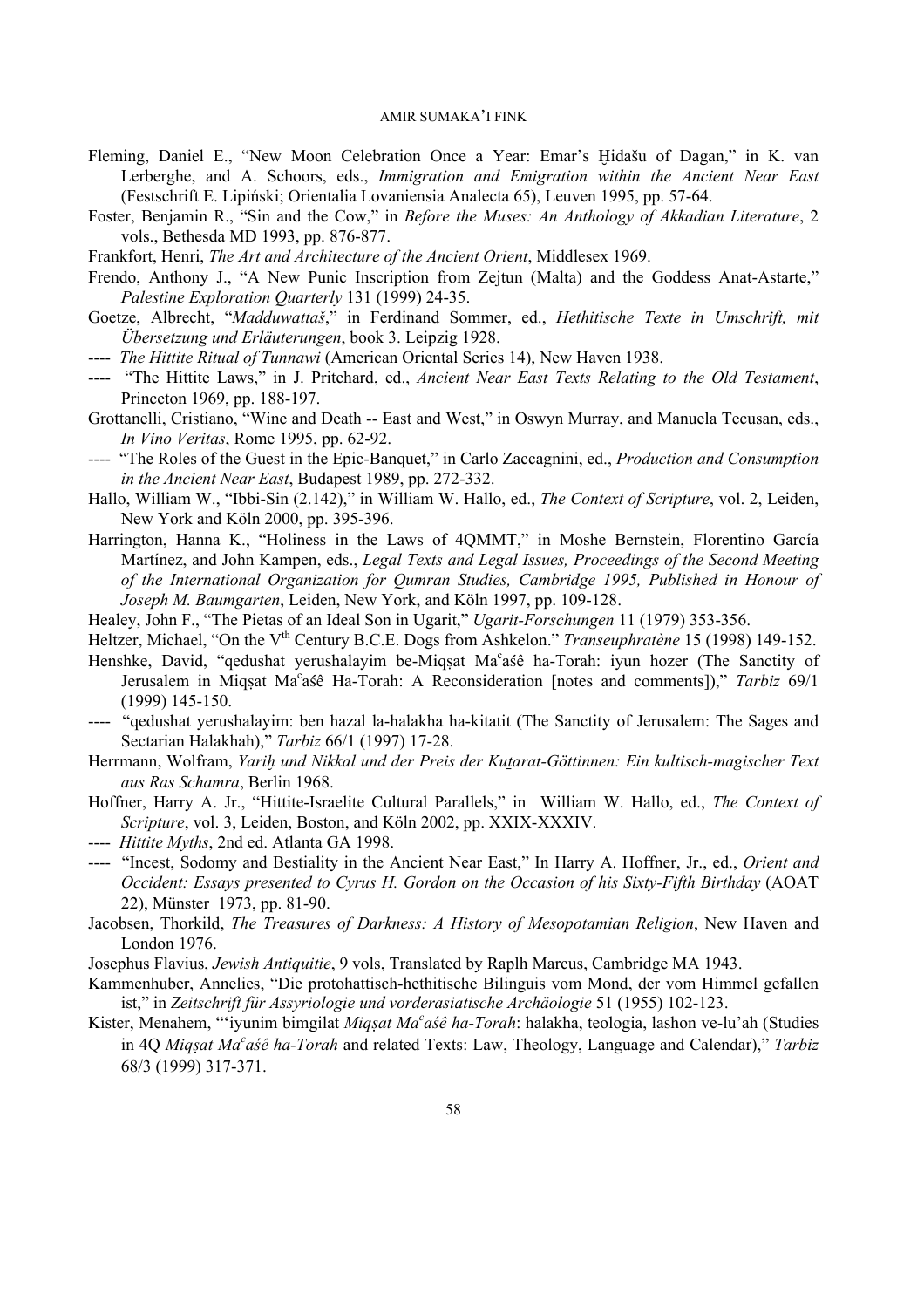- Korpel, Marjo Christina Annette, *A Rift in the Clouds: Ugaritic and Hebrew Descriptions of the Divine*, Münster 1990.
- Kovacs, Maureen Gallery, *The Epic of Gilgamesh*, Stanford CA 1989.

Lambert, Wilfed G., and Alan R. Millard, *Atra-ïas∞s: The Babylonian Story of the Flood*, Oxford 1969.

Laroche, Emmanuel, *Textes mythologiques hittites en transcription*, Paris 1965.

- Lewis, Theodore J., translator, "El's Divine Feast," in Simon B. Parker, ed., *Ugaritic Narrative Poetry*, Society of Biblical Literature 1997. pp. 193´196.
- Luckenbill, Daniel D., *The Annals of Sennacherib* (Oriental Institute Publications II), Chicago IL 1924.
- Magness, Jodi, *The Archaeology of Qumran and the Dead Sea Scrolls*, Grand Rapids MI and Cambridge U.K. 2002.
- Marshal, Mac, ed., *Beliefs, Behaviors, & Alcoholic Beverages: A Cross-Cultural Survey*, Ann Arbor MI 1979.
- McLaughlin, John L., "The *marzeaú* at Ugarit: A Textual and Contextual Study." *Ugarit-Forschungen* 23 (1991) 265-281.

McMahon, Gregory, "Instructions to Priests and Temple Officials (1.83)," in William W. Hallo, ed., *The Context of Scripture*, vol. 1, Leiden, New York and Köln 1997, pp. 217-221.

- Milano, Lucio, ed., *Drinking in Ancient Societies*, Padova 1994.
- Moyer, James C., "Hittite and Israelite Cultic Practices: A Selected Comparison," in William W. Hallo, James C. Moyer, and Leo G. Purdue, eds., *Scripture in Context*, vol. II, Winona Lake, Indiana 1983, pp. 19-38.
- Neufeld, Ephraim, *The Hittite Laws*, London 1951.

Neusner, Jacob, *The Mishnah: A New Translation*, New Haven and London 1988.

- Olmo Lete, Gregorio del, *Canaanite Religion Ac. to the Liturgical Texts of Ugarit*, Bethesda MD 1999.
- ---- Editor and translator, *Mitos, leyendas y rituales de los semitas occidentales*, Madrid-Barcelona 1998.
- ---- "*Yar≠u* y *Nikkalu*: La mitología lunar sumeria en Ugarit," *Aula Orientalis* 9 (1991) 67-75.
- ---- and J. Sanmartín, *Diccionario de la Lengua Ugarítica*, vol. II, Barcelona 2000.
- Ornan, Tallay, "The Bull and its Two Masters: Moon and Storm Deities in Relation to the Bull in Ancient Near Eastern Art," *IEJ* 51/1 (2001) 1-26.
- Pardee, Dennis, *Les Textes Rituels; Fascicule I-II: Chapitres 1-53* (Ras Shamra-Ougarit XII), Paris 2000.
- ---- "'Ilu on a Toot (1.97)," in William W. Hallo, ed., *The Context of Scripture*, vol. 1, Leiden, New York and Köln 1997, pp. 302-305.
- ---- "Ugaritic Lunar Omens (1.91)," in William W. Hallo, ed., *The Context of Scripture*, vol. 1, Leiden, New York and Köln 1997, pp. 290-291.
- ---- *Les Textes para-mythologiques de la 24<sup>e</sup> Campagne (1961)*, *avec une notice archéologique de J.-C. Courtois* (Ras Shamra-Ougarit IV), Paris 1988.
- Paul, Shalom M., "'Emigration' from the Netherworld in the Ancient Near East," in K. van Lerberghe, and A. Schoors, eds., *Orientalia Lovaniensia Analecta* 65: *Immigration and Emigration within the Ancient Near East (Festschrift E. Lipiński)*, Leuven 1995, pp. 221-227.
- Peckham, Brian, "Notes on a Fifth-Century Phoenician Inscription from Kition, Cyprus (CIS 86)," *Orientalia* 37 (1968) 304-324.
- Philonenko, Marc. "'Dehors les chiens' (Apocalypse 22.16 et 4QMMT B 58-62)," *New Testament Studies* 43 (1997) 445-450.
- Pinnock, Frances, "Considerations on the 'Banquet Theme' in the Figurative Art of Mesopotamia and Syria," in Lucio Milano, ed., *Drinking in Ancient Societies*, Padova 1994, pp. 15-26.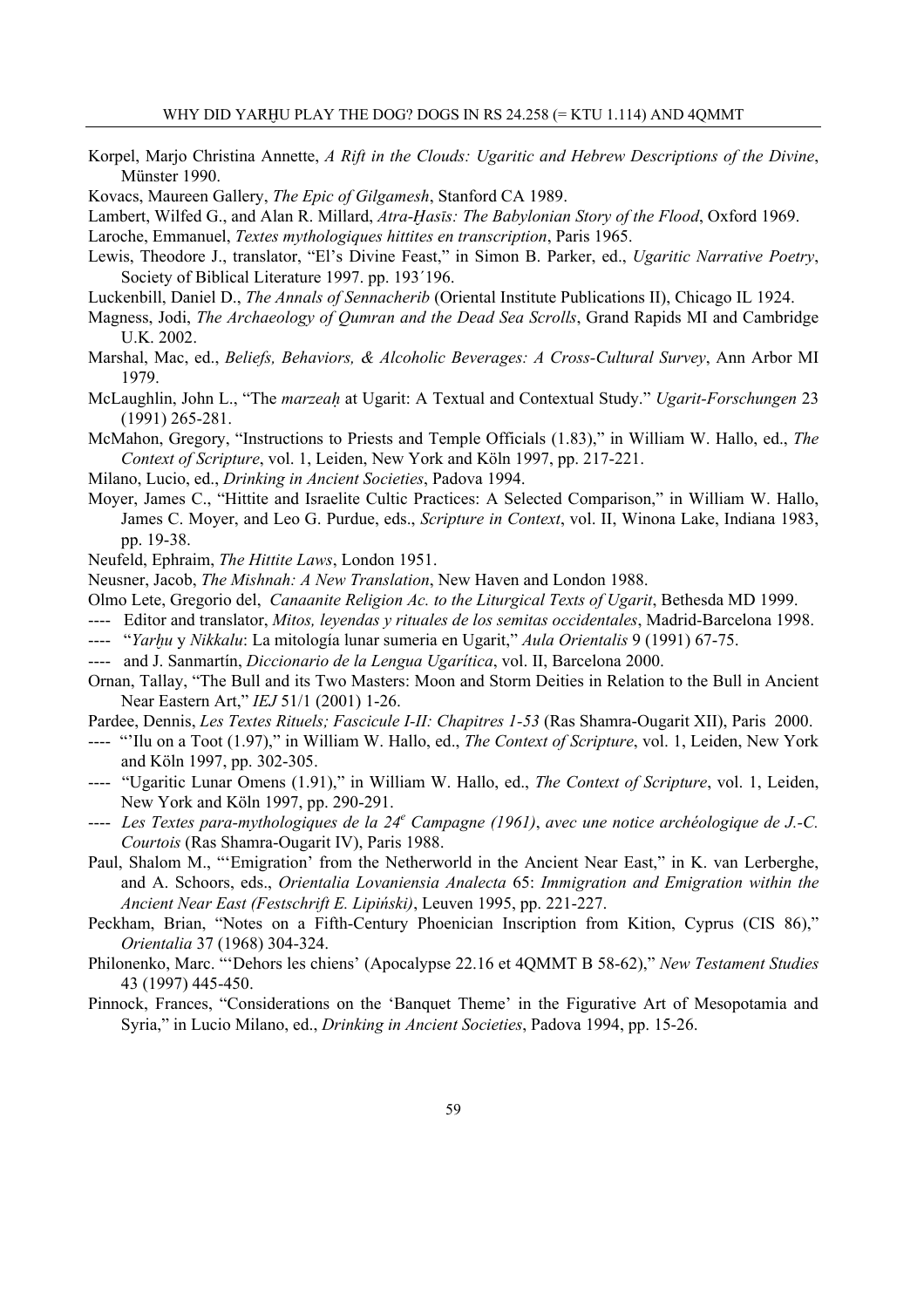- Pope, Marvin H., "A Divine Banquet at Ugarit," in James M. Efird, ed., *The Use of the Old Testament in the New and Other Essays: Studies in Honor of William Franklin Stinespring*, 170-203. Durham NC 1972, pp. 170-203.
- Pritchard, John B., ed., *Ancient Near East Texts Relating to the Old Testament*. Princeton: Princeton 1969.
- Qimron, Elisha, "ha-tarnegol ve-ha-kelev u-megilat ha-miqdash -- 11QT° (Chickens in the Temple Scroll -- 11QT<sup>c</sup> )," *Tarbiz* 64/4 (1995) 473-476.
- Qimron, Elisha, and John Strugnell, *Qumran Cave 4, vol. 5: Miq§at Ma<sup>c</sup> aśê ha-Torah* (Discoveries in the Judean Desert X), Oxford 1994.
- Renfroe, Fred, *Arabic-Ugaritic Lexical Studies* (Abhandlungen zur Literatur Alt-Syrien-Palästinas 5), Münster 1992.
- Safrai, Ze'ev, *The Economy of Roman Palestine*, London and New York 1994.
- Sasson, Jack M., "Isaiah LXVI 3-4a," *Vetus Testamentum* XXVI/2 (1976) 199-207.
- Schiffman, Lawrence H., "Sacral and Non-Sacral Slaughter according to the *Temple Scroll*," in Lawrence H. Schiffman and Devorah Dimant, eds., *Time to Prepare the Way in the Wilderness: Papers on the Qumran Scrolls by Fellows of the Institute for Advances Studies of the Hebrew University, Jerusalem, 1989-1990*, 69-84, Leiden 1995, pp. 69-84.
- ---- *Reclaiming the Dead Sea Scrolls: The History of Judaism, the Background of Christianity, the Lost Library of Qumran*, Philadelphia and Jerusalem 1994.
- ---- "The Prohibition of the Skins of Animals," in the *Temple Scroll and Miq§at Ma<sup>c</sup>asé ha-Torah. Proceedings of the Tenth World Congress of Jewish Studies, Division A: the Bible and its World*, Jerusalem 1990, pp. 191-198.
- Schwartz, Joshua, "Cats in Ancient Jewish Society." *Journal of Jewish Studies* 52/2 (2001) 211-234.
- Schwiderski Dirk, "'Wer ist dein Knecht? Ein Hund!' Zu Aufmerksamkeitserregern und Überleitungsformeln in hebräischen Briefen," in Andreas Wagner, ed., *Studien zur hebräischen Grammatik* (Orbis Biblicus et Orientalis 156), Freiburg, Schweiz 1997.
- Singer, Itamar, "A Political History of Ugarit," in Wilfred G. E. Watson, and Nicolas Wyatt, eds., *Handbook of Ugaritic Studies*, Leiden, Boston, and Köln 1999, pp. 603-733.
- Sjöberg, Åke, *Der Mondgott Nanna-Suen in der sumerischen Überlieferung*, Stockholm 1960.
- Stager, Lawrence E., "Why were Hundreds of Dogs buried at Ashkelon?," in Lawrence E. Stager, *Ashkelon Discovered: From Canaanites and Philistines to Romans and Moslems*, Washington DC 1991, pp. 20-37.
- ---- "Ashkelon," in Ephraim Stern, *The New Encyclopedia of Archaeological Excavations in the Holy Land*, Jerusalem 1993, vol. I, pp. 107-110.
- Theuer, Gabriele, *Der Mondgott in den Religionen Syrien-Palästinas, unter besonderer Berücksichtigung von KTU 1.24* (Orbis Biblicus et Orientalis 173), Freiburg Schweiz 2000.
- Thiering, Barbara, "The Date and Order of Scrolls, 40 BCE to 70 CE," in Lawrence H. Schiffman, Emanuel Tov, and James C. VanderKam, eds., *The Dead Sea Scrolls Fifty Years after their Discovery: Proceedings of the Jerusalem Congress, July 20-25, 1997*, Jerusalem 2000, pp. 191-198.
- Urbach, Ephraim E., *The Halakha: Its Sources and Development*, translated by Raphael Posner, New York and Jerusalem 1986.
- Van Starten, F. T., *Hiera Kala: Images of Animal Sacrifice in Archaic and Classical Greece*, Leiden, New York and Köln 1995.
- Veenhof, Klaas R., "An Old Assyrian Incantation Against a Black Dog (kt a/k 611)," *Wiener Zeitschrift für die Kunde des Morgenlandes* 86 (1996) 425-433.
- Villard, Pierre, "Le chien dans la documentation néo-assyrienne," *Topoi,* Suppl. 2 (2000) 235-249.